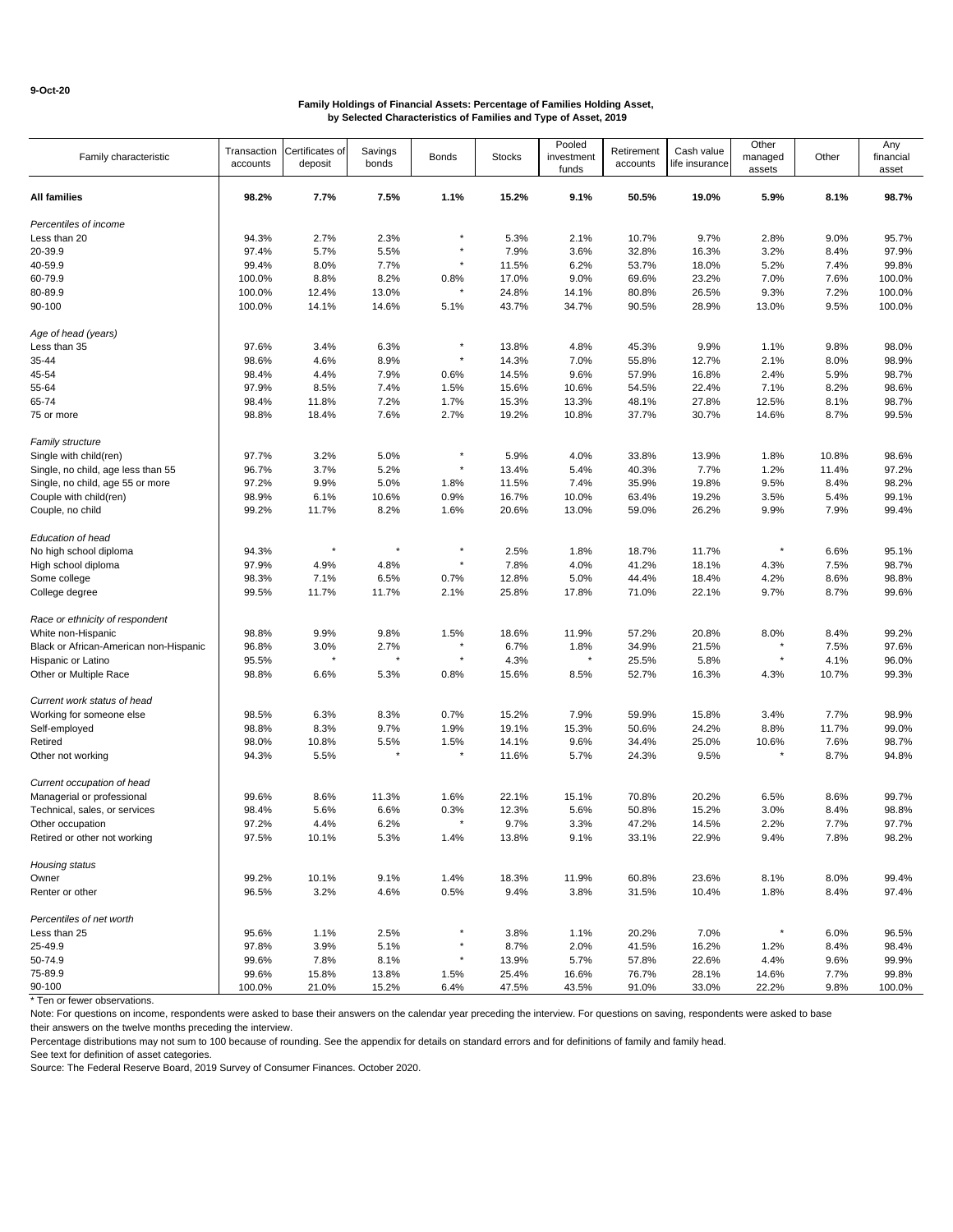| Family characteristic                  | Transaction<br>accounts | Certificates of<br>deposit | Savings<br>bonds | <b>Bonds</b> | <b>Stocks</b> | Pooled<br>investment<br>funds | Retirement<br>accounts | Cash value<br>life insurance | Other<br>managed<br>assets | Other   | Any<br>financial<br>asset |
|----------------------------------------|-------------------------|----------------------------|------------------|--------------|---------------|-------------------------------|------------------------|------------------------------|----------------------------|---------|---------------------------|
| <b>All families</b>                    | 98.0                    | 6.5                        | 8.6              | $1.2$        | 13.9          | 10.0                          | 52.1                   | 19.4                         | 5.5                        | 8.6     | 98.5                      |
| Percentiles of income                  |                         |                            |                  |              |               |                               |                        |                              |                            |         |                           |
| Less than 20                           | 94.2                    | 2.9                        | 2.7              |              | 3.7           | 1.6                           | 11.3                   | 12.5                         | 2.3                        | 7.9     | 95.2                      |
| 20-39.9                                | 96.3                    | 5.1                        | 5.1              | $\star$      | 5.9           | 3.2                           | 33.7                   | 15.5                         | 3.6                        | 8.5     | 97.4                      |
| 40-59.9                                | 99.5                    | 6.4                        | 8.7              | $\star$      | 10.7          | 5.4                           | 52.9                   | 19.5                         | 3.8                        | 9.7     | 99.7                      |
| 60-79.9                                | 99.9                    | 6.7                        | 11.3             | 1.0          | 13.9          | 12.5                          | 75.4                   | 22.9                         | 6.7                        | 7.2     | 100.0                     |
| 80-89.9                                | 99.8                    | 11.4                       | 14.9             | 1.6          | 25.1          | 17.7                          | 82.1                   | 22.1                         | 8.6                        | 8.4     | 100.0                     |
| 90-100                                 | 100.0                   | 11.5                       | 15.8             | 6.0          | 45.9          | 37.3                          | 91.9                   | 31.1                         | 13.3                       | 10.8    | 100.0                     |
| Age of head (years)                    |                         |                            |                  |              |               |                               |                        |                              |                            |         |                           |
| Less than 35                           | 97.7                    | 2.4                        | 5.8              | $\star$      | 10.0          | 4.8                           | 42.2                   | 9.3                          | 1.4                        | 9.5     | 98.1                      |
| 35-44                                  | 97.3                    | 4.7                        | 10.2             | $\star$      | 11.4          | 6.9                           | 56.7                   | 12.6                         | 1.7                        | 7.0     | 97.9                      |
| 45-54                                  | 98.5                    | 4.6                        | 9.3              | 0.6          | 14.6          | 9.9                           | 59.8                   | 18.4                         | 2.6                        | 8.4     | 99.0                      |
| 55-64                                  | 98.0                    | 6.7                        | 8.6              | 1.6          | 15.5          | 12.6                          | 59.3                   | 23.4                         | 6.4                        | 9.4     | 98.6                      |
| 65-74                                  | 98.6                    | 10.5                       | 9.7              | 2.7          | 15.2          | 13.3                          | 49.8                   | 29.7                         | 12.5                       | 8.4     | 98.9                      |
| 75 or more                             | 97.8                    | 14.5                       | 9.1              | 2.4          | 19.6          | 15.6                          | 40.8                   | 29.5                         | 12.6                       | 8.6     | 98.4                      |
| <b>Family structure</b>                |                         |                            |                  |              |               |                               |                        |                              |                            |         |                           |
| Single with child(ren)                 | 97.4                    | 3.3                        | 7.0              | $\star$      | 5.2           | 3.1                           | 34.5                   | 14.1                         | 3.4                        | 10.8    | 98.0                      |
| Single, no child, age less than 55     | 96.8                    | 3.5                        | 4.1              | $\star$      | 9.8           | 6.4                           | 42.9                   | 11.1                         | 1.7                        | 11.5    | 97.4                      |
| Single, no child, age 55 or more       | 97.2                    | 8.2                        | 5.7              | 1.9          | 12.5          | 9.4                           | 37.9                   | 22.3                         | 8.5                        | 10.4    | 97.9                      |
| Couple with child(ren)                 | 98.6                    | 5.7                        | 12.8             | 0.9          | 15.5          | 9.8                           | 62.7                   | 17.7                         | 3.2                        | 6.3     | 98.8                      |
| Couple, no child                       | 98.6                    | 9.2                        | 9.1              | 1.9          | 19.0          | 15.4                          | 61.9                   | 25.9                         | 8.7                        | 7.4     | 99.1                      |
| Education of head                      |                         |                            |                  |              |               |                               |                        |                              |                            |         |                           |
| No high school diploma                 | 93.2                    | 2.6                        | 1.8              | $\star$      | 4.0           | 2.0                           | 19.7                   | 13.5                         | 2.2                        | 5.8     | 94.4                      |
| High school diploma                    | 97.6                    | 4.8                        | 6.3              | 0.4          | 7.2           | 3.5                           | 40.5                   | 20.3                         | 3.4                        | 8.7     | 98.5                      |
| Some college                           | 98.6                    | 7.0                        | 8.3              | 0.8          | 9.9           | 6.6                           | 49.6                   | 17.6                         | 4.8                        | 9.2     | 98.7                      |
| College degree                         | 99.5                    | 8.9                        | 13.2             | 2.7          | 26.0          | 20.7                          | 74.9                   | 22.3                         | 8.8                        | 9.0     | 99.7                      |
| Race or ethnicity of respondent        |                         |                            |                  |              |               |                               |                        |                              |                            |         |                           |
| White non-Hispanic                     | 99.0                    | 8.0                        | 11.3             | 1.7          | 17.5          | 13.3                          | 60.4                   | 21.2                         | 7.3                        | 8.6     | 99.4                      |
| Black or African-American non-Hispanic | 95.9                    | 3.8                        | 3.7              |              | 4.7           | 1.7                           | 33.6                   | 23.7                         | 1.9                        | 9.9     | 96.7                      |
| Hispanic or Latino                     | 93.9                    | 2.7                        | 1.6              | $\star$      | 4.2           | 1.7                           | 29.7                   | 6.4                          | 1.3                        | 6.5     | 94.9                      |
| Other or Multiple Race                 | 98.2                    | 5.0                        | 5.8              |              | 14.2          | 9.7                           | 48.0                   | 14.8                         | 2.9                        | 9.0     | 98.6                      |
| Current work status of head            |                         |                            |                  |              |               |                               |                        |                              |                            |         |                           |
| Working for someone else               | 98.3                    | 5.2                        | 9.3              | 0.7          | 13.8          | 9.2                           | 62.0                   | 16.4                         | 3.0                        | 7.9     | 98.8                      |
| Self-employed                          | 99.0                    | 7.1                        | 8.4              | 2.1          | 18.6          | 14.0                          | 52.0                   | 23.3                         | 9.0                        | 14.0    | 99.4                      |
| Retired                                | 97.8                    | 9.7                        | 8.1              | 2.0          | 13.8          | 11.5                          | 37.5                   | 26.1                         | 9.5                        | 8.1     | 98.4                      |
| Other not working                      | 92.6                    | $\star$                    | 4.8              |              | 6.4           | 2.6                           | 22.9                   | 8.1                          |                            | 7.8     | 92.9                      |
| Current occupation of head             |                         |                            |                  |              |               |                               |                        |                              |                            |         |                           |
| Managerial or professional             | 99.7                    | 7.0                        | 11.8             | 1.8          | 22.2          | 17.5                          | 74.7                   | 21.5                         | 6.1                        | 9.6     | 99.9                      |
| Technical, sales, or services          | 97.9                    | 4.2                        | 7.4              | 0.4          | 11.5          | 5.7                           | 50.9                   | 14.2                         | 2.9                        | 8.8     | 98.6                      |
| Other occupation                       | 97.0                    | 4.9                        | 7.0              |              | 5.8           | 2.9                           | 48.6                   | 14.9                         | 1.8                        | 7.7     | 97.7                      |
| Retired or other not working           | 97.0                    | 8.5                        | 7.6              | 1.8          | 12.6          | 10.1                          | 35.3                   | 23.3                         | 8.4                        | $8.0\,$ | 97.5                      |
| Housing status                         |                         |                            |                  |              |               |                               |                        |                              |                            |         |                           |
| Owner                                  | 99.0                    | 8.8                        | 11.4             | 1.7          | 18.7          | 13.4                          | 64.1                   | 24.0                         | $7.7\,$                    | 8.2     | 99.3                      |
| Renter or other                        | 96.2                    | 2.4                        | $3.7\,$          | $0.5\,$      | 5.6           | 4.0                           | 30.9                   | 11.4                         | 1.4                        | 9.2     | 97.0                      |
| Percentiles of net worth               |                         |                            |                  |              |               |                               |                        |                              |                            |         |                           |
| Less than 25                           | 95.2                    | 1.3                        | 2.4              | $\pmb{\ast}$ | 2.1           | $\pmb{\ast}$                  | 18.6                   | 7.5                          | $\pmb{\ast}$               | 6.2     | 95.9                      |
| 25-49.9                                | 97.5                    | 2.3                        | 5.8              |              | 6.0           | 2.9                           | 43.3                   | 16.5                         | 1.2                        | 9.4     | 98.4                      |
| 50-74.9                                | 99.3                    | 6.9                        | 9.8              | $\star$      | 12.5          | 7.4                           | 63.7                   | 21.8                         | 3.9                        | 8.2     | 99.7                      |
| 75-89.9                                | 99.8                    | 15.8                       | 15.9             | 2.0          | 25.0          | 19.2                          | 78.7                   | 30.0                         | 13.6                       | 9.8     | 99.8                      |
| 90-100                                 | 100.0                   | 15.3                       | 17.6             | 7.7          | 50.6          | 44.3                          | 88.6                   | 34.3                         | 20.1                       | 11.8    | 100.0                     |

\* Ten or fewer observations.

Note: For questions on income, respondents were asked to base their answers on the calendar year preceding the interview. For questions on saving, respondents were asked to base their answers on the twelve months preceding the interview.

Percentage distributions may not sum to 100 because of rounding. See the appendix for details on standard errors and for definitions of family and family head.

See text for definition of asset categories.

Source: The Federal Reserve Board, 2016 Survey of Consumer Finance.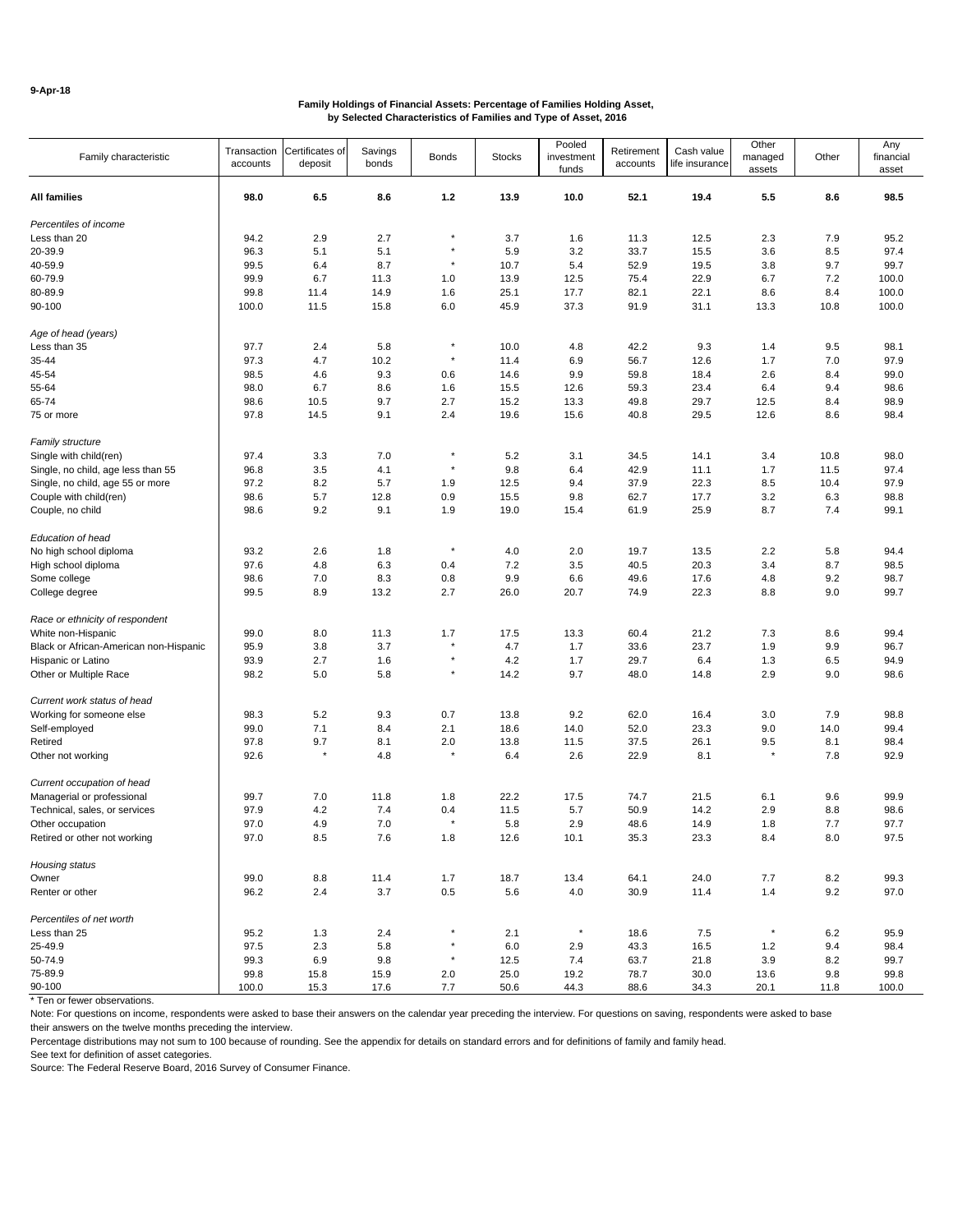| 93.2<br>7.8<br>10.0<br>1.4<br>13.8<br>8.2<br>49.2<br>19.2<br>5.2<br>6.9<br>94.5<br>All families<br>Percentiles of income<br>4.7<br>4.0<br>$\star$<br>4.2<br>2.0<br>9.0<br>10.6<br>Less than 20<br>79.1<br>1.5<br>6.7<br>81.8<br>90.7<br>5.1<br>5.4<br>3.1<br>92.7<br>20-39.9<br>6.6<br>1.0<br>2.8<br>27.7<br>16.1<br>7.5<br>40-59.9<br>97.2<br>7.6<br>9.2<br>50.9<br>98.1<br>8.0<br>6.1<br>19.4<br>4.3<br>8.4<br>1.1<br>60-79.9<br>99.1<br>9.1<br>14.4<br>0.8<br>14.5<br>8.5<br>70.5<br>24.1<br>6.3<br>5.2<br>99.8<br>$^\star$<br>99.8<br>9.6<br>25.4<br>12.3<br>5.9<br>99.8<br>80-89.9<br>19.1<br>83.4<br>22.7<br>8.9<br>100.0<br>30.8<br>92.7<br>28.7<br>12.9<br>7.9<br>100.0<br>90-100<br>11.9<br>18.1<br>6.9<br>45.4<br>Age of head (years)<br>$^\star$<br>Less than 35<br>90.2<br>5.2<br>9.0<br>7.2<br>4.2<br>39.3<br>9.2<br>1.3<br>9.1<br>92.5<br>12.5<br>14.3<br>6.3<br>2.0<br>5.1<br>91.8<br>4.4<br>0.6<br>55.4<br>13.3<br>93.1<br>35-44<br>8.2<br>3.9<br>8.2<br>93.3<br>45-54<br>91.8<br>6.7<br>10.4<br>0.6<br>14.7<br>56.5<br>17.1<br>10.6<br>6.5<br>55-64<br>94.6<br>5.8<br>10.8<br>1.6<br>15.5<br>59.3<br>24.4<br>7.1<br>95.7<br>97.1<br>9.4<br>18.4<br>11.7<br>48.0<br>29.4<br>7.3<br>97.4<br>65-74<br>11.7<br>4.0<br>11.9<br>9.2<br>96.7<br>18.8<br>6.8<br>2.7<br>15.3<br>10.3<br>29.0<br>30.4<br>3.7<br>96.9<br>75 or more<br>Family structure<br>2.4<br>Single with child(ren)<br>83.7<br>3.4<br>6.7<br>1.5<br>29.0<br>16.1<br>2.9<br>8.9<br>86.4<br>90.4<br>3.9<br>5.1<br>$\star$<br>10.0<br>4.7<br>9.7<br>91.9<br>Single, no child, age less than 55<br>41.5<br>8.1<br>1.4<br>Single, no child, age 55 or more<br>93.7<br>11.8<br>7.0<br>1.7<br>12.6<br>8.3<br>35.6<br>21.4<br>8.4<br>5.9<br>94.9<br>6.7<br>0.9<br>15.6<br>9.0<br>4.8<br>Couple with child(ren)<br>94.4<br>14.7<br>60.1<br>17.5<br>4.4<br>95.8<br>97.2<br>10.6<br>2.9<br>19.5<br>27.0<br>7.7<br>97.6<br>Couple, no child<br>10.5<br>12.0<br>58.6<br>7.3<br>Education of head<br>$^\star$<br>$^\star$<br>$\star$<br>2.8<br>2.8<br>No high school diploma<br>78.8<br>4.5<br>14.1<br>12.0<br>4.0<br>81.7<br>90.4<br>5.1<br>6.6<br>6.4<br>37.6<br>92.2<br>High school diploma<br>0.6<br>3.0<br>18.3<br>3.3<br>6.0<br>Some college<br>94.1<br>8.1<br>10.3<br>0.9<br>9.4<br>4.7<br>43.8<br>18.7<br>4.6<br>8.7<br>95.4<br>99.1<br>22.2<br>8.2<br>College degree<br>10.7<br>14.7<br>2.7<br>24.9<br>16.3<br>71.2<br>7.6<br>99.4<br>Race or ethnicity of respondent<br>96.4<br>9.6<br>12.8<br>2.0<br>17.4<br>6.9<br>97.3<br>White non-Hispanic<br>10.7<br>56.7<br>21.5<br>6.8<br>86.5<br>0.2<br>6.3<br>3.0<br>34.0<br>1.8<br>7.2<br>88.7<br>Nonwhite or Hispanic<br>4.1<br>4.4<br>14.5<br>Current work status of head<br>Working for someone else<br>94.5<br>6.7<br>11.5<br>0.6<br>13.7<br>7.6<br>59.5<br>17.0<br>3.7<br>6.6<br>95.9<br>95.9<br>23.0<br>10.2<br>96.2<br>Self-employed<br>8.3<br>10.7<br>3.3<br>14.8<br>53.2<br>21.1<br>7.8<br>93.0<br>12.2<br>8.3<br>32.2<br>8.2<br>Retired<br>11.1<br>7.8<br>2.8<br>25.4<br>5.9<br>94.1<br>$^\star$<br>$\star$<br>$^\star$<br>5.0<br>6.6<br>2.9<br>9.8<br>Other not working<br>78.1<br>24.1<br>8.8<br>80.8<br>Current occupation of head<br>23.7<br>98.9<br>Managerial or professional<br>98.4<br>10.1<br>14.2<br>2.1<br>14.8<br>73.4<br>19.8<br>6.4<br>7.6<br>92.7<br>10.1<br>9.0<br>47.8<br>3.6<br>7.6<br>Technical, sales, or services<br>4.4<br>0.3<br>4.9<br>16.7<br>94.4<br>$^\star$<br>8.4<br>46.9<br>5.7<br>92.8<br>Other occupation<br>91.0<br>4.6<br>8.3<br>3.0<br>15.2<br>1.8<br>90.2<br>9.5<br>7.3<br>2.3<br>7.3<br>30.6<br>22.3<br>7.0<br>6.6<br>91.5<br>Retired or other not working<br>11.1<br>Region<br>95.6<br>9.1<br>13.0<br>1.9<br>16.2<br>9.9<br>54.2<br>22.7<br>5.9<br>6.6<br>96.2<br>Northeast<br>92.7<br>9.5<br>1.8<br>10.0<br>52.8<br>23.9<br>8.4<br>Midwest<br>14.5<br>12.3<br>6.4<br>94.6<br>92.9<br>South<br>91.6<br>6.2<br>7.3<br>1.0<br>12.3<br>6.2<br>44.4<br>18.6<br>4.2<br>5.9<br>7.7<br>7.5<br>15.6<br>8.4<br>49.8<br>12.5<br>5.2<br>95.6<br>West<br>94.4<br>1.4<br>7.5<br>Urbanicity<br>Metropolitan statistical area (MSA)<br>93.5<br>7.5<br>10.1<br>1.5<br>14.4<br>8.4<br>50.3<br>18.7<br>5.4<br>7.1<br>94.8<br>Non-MSA<br>90.8<br>9.1<br>9.9<br>1.2<br>9.4<br>7.0<br>42.0<br>22.7<br>3.9<br>6.1<br>92.2<br>Housing status<br>97.5<br>10.0<br>13.0<br>2.0<br>18.2<br>11.2<br>60.5<br>23.8<br>7.2<br>5.8<br>98.0<br>Owner<br>85.2<br>3.6<br>4.5<br>0.3<br>5.4<br>2.6<br>28.2<br>10.6<br>1.6<br>9.1<br>Renter or other<br>87.8<br>Percentiles of net worth<br>$^\star$<br>Less than 25<br>80.0<br>3.3<br>1.6<br>17.3<br>7.5<br>6.9<br>83.2<br>1.3<br>1.1<br>$\star$<br>25-49.9<br>95.0<br>4.1<br>6.7<br>5.2<br>1.9<br>40.0<br>16.8<br>6.2<br>96.5<br>1.0<br>50-74.9<br>98.2<br>9.1<br>6.8<br>12.4<br>11.4<br>5.9<br>57.8<br>21.6<br>4.6<br>98.4<br>75-89.9<br>99.5<br>17.0<br>17.5<br>28.0<br>15.2<br>76.9<br>28.6<br>12.2<br>7.1<br>99.6<br>1.5<br>90-100<br>50.0<br>36.7<br>99.6<br>15.8<br>18.1<br>10.1<br>89.3<br>34.4<br>19.2<br>9.1<br>99.8 | Family characteristic        | Transaction<br>accounts | Certificates of<br>deposit | Savings<br>bonds | <b>Bonds</b> | <b>Stocks</b> | Pooled<br>investment<br>funds | Retirement<br>accounts | Cash value<br>life insurance | Other<br>managed<br>assets | Other | Any<br>financial<br>asset |
|--------------------------------------------------------------------------------------------------------------------------------------------------------------------------------------------------------------------------------------------------------------------------------------------------------------------------------------------------------------------------------------------------------------------------------------------------------------------------------------------------------------------------------------------------------------------------------------------------------------------------------------------------------------------------------------------------------------------------------------------------------------------------------------------------------------------------------------------------------------------------------------------------------------------------------------------------------------------------------------------------------------------------------------------------------------------------------------------------------------------------------------------------------------------------------------------------------------------------------------------------------------------------------------------------------------------------------------------------------------------------------------------------------------------------------------------------------------------------------------------------------------------------------------------------------------------------------------------------------------------------------------------------------------------------------------------------------------------------------------------------------------------------------------------------------------------------------------------------------------------------------------------------------------------------------------------------------------------------------------------------------------------------------------------------------------------------------------------------------------------------------------------------------------------------------------------------------------------------------------------------------------------------------------------------------------------------------------------------------------------------------------------------------------------------------------------------------------------------------------------------------------------------------------------------------------------------------------------------------------------------------------------------------------------------------------------------------------------------------------------------------------------------------------------------------------------------------------------------------------------------------------------------------------------------------------------------------------------------------------------------------------------------------------------------------------------------------------------------------------------------------------------------------------------------------------------------------------------------------------------------------------------------------------------------------------------------------------------------------------------------------------------------------------------------------------------------------------------------------------------------------------------------------------------------------------------------------------------------------------------------------------------------------------------------------------------------------------------------------------------------------------------------------------------------------------------------------------------------------------------------------------------------------------------------------------------------------------------------------------------------------------------------------------------------------------------------------------------------------------------------------------------------------------------------------------------------------------------------------------------------------------------------------------------------------------------------------------------------------------------------------------------------------------------------------------------------------------------------------------------------------------------------------------------------------------------------------------------------------------------------------------------------------------------------------------------------------------------------------------------------------------------------------------------------------------------------------------------------------------------------------------------------------------------------------------------------------------------------------------------------------------|------------------------------|-------------------------|----------------------------|------------------|--------------|---------------|-------------------------------|------------------------|------------------------------|----------------------------|-------|---------------------------|
|                                                                                                                                                                                                                                                                                                                                                                                                                                                                                                                                                                                                                                                                                                                                                                                                                                                                                                                                                                                                                                                                                                                                                                                                                                                                                                                                                                                                                                                                                                                                                                                                                                                                                                                                                                                                                                                                                                                                                                                                                                                                                                                                                                                                                                                                                                                                                                                                                                                                                                                                                                                                                                                                                                                                                                                                                                                                                                                                                                                                                                                                                                                                                                                                                                                                                                                                                                                                                                                                                                                                                                                                                                                                                                                                                                                                                                                                                                                                                                                                                                                                                                                                                                                                                                                                                                                                                                                                                                                                                                                                                                                                                                                                                                                                                                                                                                                                                                                                                                                                              |                              |                         |                            |                  |              |               |                               |                        |                              |                            |       |                           |
|                                                                                                                                                                                                                                                                                                                                                                                                                                                                                                                                                                                                                                                                                                                                                                                                                                                                                                                                                                                                                                                                                                                                                                                                                                                                                                                                                                                                                                                                                                                                                                                                                                                                                                                                                                                                                                                                                                                                                                                                                                                                                                                                                                                                                                                                                                                                                                                                                                                                                                                                                                                                                                                                                                                                                                                                                                                                                                                                                                                                                                                                                                                                                                                                                                                                                                                                                                                                                                                                                                                                                                                                                                                                                                                                                                                                                                                                                                                                                                                                                                                                                                                                                                                                                                                                                                                                                                                                                                                                                                                                                                                                                                                                                                                                                                                                                                                                                                                                                                                                              |                              |                         |                            |                  |              |               |                               |                        |                              |                            |       |                           |
|                                                                                                                                                                                                                                                                                                                                                                                                                                                                                                                                                                                                                                                                                                                                                                                                                                                                                                                                                                                                                                                                                                                                                                                                                                                                                                                                                                                                                                                                                                                                                                                                                                                                                                                                                                                                                                                                                                                                                                                                                                                                                                                                                                                                                                                                                                                                                                                                                                                                                                                                                                                                                                                                                                                                                                                                                                                                                                                                                                                                                                                                                                                                                                                                                                                                                                                                                                                                                                                                                                                                                                                                                                                                                                                                                                                                                                                                                                                                                                                                                                                                                                                                                                                                                                                                                                                                                                                                                                                                                                                                                                                                                                                                                                                                                                                                                                                                                                                                                                                                              |                              |                         |                            |                  |              |               |                               |                        |                              |                            |       |                           |
|                                                                                                                                                                                                                                                                                                                                                                                                                                                                                                                                                                                                                                                                                                                                                                                                                                                                                                                                                                                                                                                                                                                                                                                                                                                                                                                                                                                                                                                                                                                                                                                                                                                                                                                                                                                                                                                                                                                                                                                                                                                                                                                                                                                                                                                                                                                                                                                                                                                                                                                                                                                                                                                                                                                                                                                                                                                                                                                                                                                                                                                                                                                                                                                                                                                                                                                                                                                                                                                                                                                                                                                                                                                                                                                                                                                                                                                                                                                                                                                                                                                                                                                                                                                                                                                                                                                                                                                                                                                                                                                                                                                                                                                                                                                                                                                                                                                                                                                                                                                                              |                              |                         |                            |                  |              |               |                               |                        |                              |                            |       |                           |
|                                                                                                                                                                                                                                                                                                                                                                                                                                                                                                                                                                                                                                                                                                                                                                                                                                                                                                                                                                                                                                                                                                                                                                                                                                                                                                                                                                                                                                                                                                                                                                                                                                                                                                                                                                                                                                                                                                                                                                                                                                                                                                                                                                                                                                                                                                                                                                                                                                                                                                                                                                                                                                                                                                                                                                                                                                                                                                                                                                                                                                                                                                                                                                                                                                                                                                                                                                                                                                                                                                                                                                                                                                                                                                                                                                                                                                                                                                                                                                                                                                                                                                                                                                                                                                                                                                                                                                                                                                                                                                                                                                                                                                                                                                                                                                                                                                                                                                                                                                                                              |                              |                         |                            |                  |              |               |                               |                        |                              |                            |       |                           |
|                                                                                                                                                                                                                                                                                                                                                                                                                                                                                                                                                                                                                                                                                                                                                                                                                                                                                                                                                                                                                                                                                                                                                                                                                                                                                                                                                                                                                                                                                                                                                                                                                                                                                                                                                                                                                                                                                                                                                                                                                                                                                                                                                                                                                                                                                                                                                                                                                                                                                                                                                                                                                                                                                                                                                                                                                                                                                                                                                                                                                                                                                                                                                                                                                                                                                                                                                                                                                                                                                                                                                                                                                                                                                                                                                                                                                                                                                                                                                                                                                                                                                                                                                                                                                                                                                                                                                                                                                                                                                                                                                                                                                                                                                                                                                                                                                                                                                                                                                                                                              |                              |                         |                            |                  |              |               |                               |                        |                              |                            |       |                           |
|                                                                                                                                                                                                                                                                                                                                                                                                                                                                                                                                                                                                                                                                                                                                                                                                                                                                                                                                                                                                                                                                                                                                                                                                                                                                                                                                                                                                                                                                                                                                                                                                                                                                                                                                                                                                                                                                                                                                                                                                                                                                                                                                                                                                                                                                                                                                                                                                                                                                                                                                                                                                                                                                                                                                                                                                                                                                                                                                                                                                                                                                                                                                                                                                                                                                                                                                                                                                                                                                                                                                                                                                                                                                                                                                                                                                                                                                                                                                                                                                                                                                                                                                                                                                                                                                                                                                                                                                                                                                                                                                                                                                                                                                                                                                                                                                                                                                                                                                                                                                              |                              |                         |                            |                  |              |               |                               |                        |                              |                            |       |                           |
|                                                                                                                                                                                                                                                                                                                                                                                                                                                                                                                                                                                                                                                                                                                                                                                                                                                                                                                                                                                                                                                                                                                                                                                                                                                                                                                                                                                                                                                                                                                                                                                                                                                                                                                                                                                                                                                                                                                                                                                                                                                                                                                                                                                                                                                                                                                                                                                                                                                                                                                                                                                                                                                                                                                                                                                                                                                                                                                                                                                                                                                                                                                                                                                                                                                                                                                                                                                                                                                                                                                                                                                                                                                                                                                                                                                                                                                                                                                                                                                                                                                                                                                                                                                                                                                                                                                                                                                                                                                                                                                                                                                                                                                                                                                                                                                                                                                                                                                                                                                                              |                              |                         |                            |                  |              |               |                               |                        |                              |                            |       |                           |
|                                                                                                                                                                                                                                                                                                                                                                                                                                                                                                                                                                                                                                                                                                                                                                                                                                                                                                                                                                                                                                                                                                                                                                                                                                                                                                                                                                                                                                                                                                                                                                                                                                                                                                                                                                                                                                                                                                                                                                                                                                                                                                                                                                                                                                                                                                                                                                                                                                                                                                                                                                                                                                                                                                                                                                                                                                                                                                                                                                                                                                                                                                                                                                                                                                                                                                                                                                                                                                                                                                                                                                                                                                                                                                                                                                                                                                                                                                                                                                                                                                                                                                                                                                                                                                                                                                                                                                                                                                                                                                                                                                                                                                                                                                                                                                                                                                                                                                                                                                                                              |                              |                         |                            |                  |              |               |                               |                        |                              |                            |       |                           |
|                                                                                                                                                                                                                                                                                                                                                                                                                                                                                                                                                                                                                                                                                                                                                                                                                                                                                                                                                                                                                                                                                                                                                                                                                                                                                                                                                                                                                                                                                                                                                                                                                                                                                                                                                                                                                                                                                                                                                                                                                                                                                                                                                                                                                                                                                                                                                                                                                                                                                                                                                                                                                                                                                                                                                                                                                                                                                                                                                                                                                                                                                                                                                                                                                                                                                                                                                                                                                                                                                                                                                                                                                                                                                                                                                                                                                                                                                                                                                                                                                                                                                                                                                                                                                                                                                                                                                                                                                                                                                                                                                                                                                                                                                                                                                                                                                                                                                                                                                                                                              |                              |                         |                            |                  |              |               |                               |                        |                              |                            |       |                           |
|                                                                                                                                                                                                                                                                                                                                                                                                                                                                                                                                                                                                                                                                                                                                                                                                                                                                                                                                                                                                                                                                                                                                                                                                                                                                                                                                                                                                                                                                                                                                                                                                                                                                                                                                                                                                                                                                                                                                                                                                                                                                                                                                                                                                                                                                                                                                                                                                                                                                                                                                                                                                                                                                                                                                                                                                                                                                                                                                                                                                                                                                                                                                                                                                                                                                                                                                                                                                                                                                                                                                                                                                                                                                                                                                                                                                                                                                                                                                                                                                                                                                                                                                                                                                                                                                                                                                                                                                                                                                                                                                                                                                                                                                                                                                                                                                                                                                                                                                                                                                              |                              |                         |                            |                  |              |               |                               |                        |                              |                            |       |                           |
|                                                                                                                                                                                                                                                                                                                                                                                                                                                                                                                                                                                                                                                                                                                                                                                                                                                                                                                                                                                                                                                                                                                                                                                                                                                                                                                                                                                                                                                                                                                                                                                                                                                                                                                                                                                                                                                                                                                                                                                                                                                                                                                                                                                                                                                                                                                                                                                                                                                                                                                                                                                                                                                                                                                                                                                                                                                                                                                                                                                                                                                                                                                                                                                                                                                                                                                                                                                                                                                                                                                                                                                                                                                                                                                                                                                                                                                                                                                                                                                                                                                                                                                                                                                                                                                                                                                                                                                                                                                                                                                                                                                                                                                                                                                                                                                                                                                                                                                                                                                                              |                              |                         |                            |                  |              |               |                               |                        |                              |                            |       |                           |
|                                                                                                                                                                                                                                                                                                                                                                                                                                                                                                                                                                                                                                                                                                                                                                                                                                                                                                                                                                                                                                                                                                                                                                                                                                                                                                                                                                                                                                                                                                                                                                                                                                                                                                                                                                                                                                                                                                                                                                                                                                                                                                                                                                                                                                                                                                                                                                                                                                                                                                                                                                                                                                                                                                                                                                                                                                                                                                                                                                                                                                                                                                                                                                                                                                                                                                                                                                                                                                                                                                                                                                                                                                                                                                                                                                                                                                                                                                                                                                                                                                                                                                                                                                                                                                                                                                                                                                                                                                                                                                                                                                                                                                                                                                                                                                                                                                                                                                                                                                                                              |                              |                         |                            |                  |              |               |                               |                        |                              |                            |       |                           |
|                                                                                                                                                                                                                                                                                                                                                                                                                                                                                                                                                                                                                                                                                                                                                                                                                                                                                                                                                                                                                                                                                                                                                                                                                                                                                                                                                                                                                                                                                                                                                                                                                                                                                                                                                                                                                                                                                                                                                                                                                                                                                                                                                                                                                                                                                                                                                                                                                                                                                                                                                                                                                                                                                                                                                                                                                                                                                                                                                                                                                                                                                                                                                                                                                                                                                                                                                                                                                                                                                                                                                                                                                                                                                                                                                                                                                                                                                                                                                                                                                                                                                                                                                                                                                                                                                                                                                                                                                                                                                                                                                                                                                                                                                                                                                                                                                                                                                                                                                                                                              |                              |                         |                            |                  |              |               |                               |                        |                              |                            |       |                           |
|                                                                                                                                                                                                                                                                                                                                                                                                                                                                                                                                                                                                                                                                                                                                                                                                                                                                                                                                                                                                                                                                                                                                                                                                                                                                                                                                                                                                                                                                                                                                                                                                                                                                                                                                                                                                                                                                                                                                                                                                                                                                                                                                                                                                                                                                                                                                                                                                                                                                                                                                                                                                                                                                                                                                                                                                                                                                                                                                                                                                                                                                                                                                                                                                                                                                                                                                                                                                                                                                                                                                                                                                                                                                                                                                                                                                                                                                                                                                                                                                                                                                                                                                                                                                                                                                                                                                                                                                                                                                                                                                                                                                                                                                                                                                                                                                                                                                                                                                                                                                              |                              |                         |                            |                  |              |               |                               |                        |                              |                            |       |                           |
|                                                                                                                                                                                                                                                                                                                                                                                                                                                                                                                                                                                                                                                                                                                                                                                                                                                                                                                                                                                                                                                                                                                                                                                                                                                                                                                                                                                                                                                                                                                                                                                                                                                                                                                                                                                                                                                                                                                                                                                                                                                                                                                                                                                                                                                                                                                                                                                                                                                                                                                                                                                                                                                                                                                                                                                                                                                                                                                                                                                                                                                                                                                                                                                                                                                                                                                                                                                                                                                                                                                                                                                                                                                                                                                                                                                                                                                                                                                                                                                                                                                                                                                                                                                                                                                                                                                                                                                                                                                                                                                                                                                                                                                                                                                                                                                                                                                                                                                                                                                                              |                              |                         |                            |                  |              |               |                               |                        |                              |                            |       |                           |
|                                                                                                                                                                                                                                                                                                                                                                                                                                                                                                                                                                                                                                                                                                                                                                                                                                                                                                                                                                                                                                                                                                                                                                                                                                                                                                                                                                                                                                                                                                                                                                                                                                                                                                                                                                                                                                                                                                                                                                                                                                                                                                                                                                                                                                                                                                                                                                                                                                                                                                                                                                                                                                                                                                                                                                                                                                                                                                                                                                                                                                                                                                                                                                                                                                                                                                                                                                                                                                                                                                                                                                                                                                                                                                                                                                                                                                                                                                                                                                                                                                                                                                                                                                                                                                                                                                                                                                                                                                                                                                                                                                                                                                                                                                                                                                                                                                                                                                                                                                                                              |                              |                         |                            |                  |              |               |                               |                        |                              |                            |       |                           |
|                                                                                                                                                                                                                                                                                                                                                                                                                                                                                                                                                                                                                                                                                                                                                                                                                                                                                                                                                                                                                                                                                                                                                                                                                                                                                                                                                                                                                                                                                                                                                                                                                                                                                                                                                                                                                                                                                                                                                                                                                                                                                                                                                                                                                                                                                                                                                                                                                                                                                                                                                                                                                                                                                                                                                                                                                                                                                                                                                                                                                                                                                                                                                                                                                                                                                                                                                                                                                                                                                                                                                                                                                                                                                                                                                                                                                                                                                                                                                                                                                                                                                                                                                                                                                                                                                                                                                                                                                                                                                                                                                                                                                                                                                                                                                                                                                                                                                                                                                                                                              |                              |                         |                            |                  |              |               |                               |                        |                              |                            |       |                           |
|                                                                                                                                                                                                                                                                                                                                                                                                                                                                                                                                                                                                                                                                                                                                                                                                                                                                                                                                                                                                                                                                                                                                                                                                                                                                                                                                                                                                                                                                                                                                                                                                                                                                                                                                                                                                                                                                                                                                                                                                                                                                                                                                                                                                                                                                                                                                                                                                                                                                                                                                                                                                                                                                                                                                                                                                                                                                                                                                                                                                                                                                                                                                                                                                                                                                                                                                                                                                                                                                                                                                                                                                                                                                                                                                                                                                                                                                                                                                                                                                                                                                                                                                                                                                                                                                                                                                                                                                                                                                                                                                                                                                                                                                                                                                                                                                                                                                                                                                                                                                              |                              |                         |                            |                  |              |               |                               |                        |                              |                            |       |                           |
|                                                                                                                                                                                                                                                                                                                                                                                                                                                                                                                                                                                                                                                                                                                                                                                                                                                                                                                                                                                                                                                                                                                                                                                                                                                                                                                                                                                                                                                                                                                                                                                                                                                                                                                                                                                                                                                                                                                                                                                                                                                                                                                                                                                                                                                                                                                                                                                                                                                                                                                                                                                                                                                                                                                                                                                                                                                                                                                                                                                                                                                                                                                                                                                                                                                                                                                                                                                                                                                                                                                                                                                                                                                                                                                                                                                                                                                                                                                                                                                                                                                                                                                                                                                                                                                                                                                                                                                                                                                                                                                                                                                                                                                                                                                                                                                                                                                                                                                                                                                                              |                              |                         |                            |                  |              |               |                               |                        |                              |                            |       |                           |
|                                                                                                                                                                                                                                                                                                                                                                                                                                                                                                                                                                                                                                                                                                                                                                                                                                                                                                                                                                                                                                                                                                                                                                                                                                                                                                                                                                                                                                                                                                                                                                                                                                                                                                                                                                                                                                                                                                                                                                                                                                                                                                                                                                                                                                                                                                                                                                                                                                                                                                                                                                                                                                                                                                                                                                                                                                                                                                                                                                                                                                                                                                                                                                                                                                                                                                                                                                                                                                                                                                                                                                                                                                                                                                                                                                                                                                                                                                                                                                                                                                                                                                                                                                                                                                                                                                                                                                                                                                                                                                                                                                                                                                                                                                                                                                                                                                                                                                                                                                                                              |                              |                         |                            |                  |              |               |                               |                        |                              |                            |       |                           |
|                                                                                                                                                                                                                                                                                                                                                                                                                                                                                                                                                                                                                                                                                                                                                                                                                                                                                                                                                                                                                                                                                                                                                                                                                                                                                                                                                                                                                                                                                                                                                                                                                                                                                                                                                                                                                                                                                                                                                                                                                                                                                                                                                                                                                                                                                                                                                                                                                                                                                                                                                                                                                                                                                                                                                                                                                                                                                                                                                                                                                                                                                                                                                                                                                                                                                                                                                                                                                                                                                                                                                                                                                                                                                                                                                                                                                                                                                                                                                                                                                                                                                                                                                                                                                                                                                                                                                                                                                                                                                                                                                                                                                                                                                                                                                                                                                                                                                                                                                                                                              |                              |                         |                            |                  |              |               |                               |                        |                              |                            |       |                           |
|                                                                                                                                                                                                                                                                                                                                                                                                                                                                                                                                                                                                                                                                                                                                                                                                                                                                                                                                                                                                                                                                                                                                                                                                                                                                                                                                                                                                                                                                                                                                                                                                                                                                                                                                                                                                                                                                                                                                                                                                                                                                                                                                                                                                                                                                                                                                                                                                                                                                                                                                                                                                                                                                                                                                                                                                                                                                                                                                                                                                                                                                                                                                                                                                                                                                                                                                                                                                                                                                                                                                                                                                                                                                                                                                                                                                                                                                                                                                                                                                                                                                                                                                                                                                                                                                                                                                                                                                                                                                                                                                                                                                                                                                                                                                                                                                                                                                                                                                                                                                              |                              |                         |                            |                  |              |               |                               |                        |                              |                            |       |                           |
|                                                                                                                                                                                                                                                                                                                                                                                                                                                                                                                                                                                                                                                                                                                                                                                                                                                                                                                                                                                                                                                                                                                                                                                                                                                                                                                                                                                                                                                                                                                                                                                                                                                                                                                                                                                                                                                                                                                                                                                                                                                                                                                                                                                                                                                                                                                                                                                                                                                                                                                                                                                                                                                                                                                                                                                                                                                                                                                                                                                                                                                                                                                                                                                                                                                                                                                                                                                                                                                                                                                                                                                                                                                                                                                                                                                                                                                                                                                                                                                                                                                                                                                                                                                                                                                                                                                                                                                                                                                                                                                                                                                                                                                                                                                                                                                                                                                                                                                                                                                                              |                              |                         |                            |                  |              |               |                               |                        |                              |                            |       |                           |
|                                                                                                                                                                                                                                                                                                                                                                                                                                                                                                                                                                                                                                                                                                                                                                                                                                                                                                                                                                                                                                                                                                                                                                                                                                                                                                                                                                                                                                                                                                                                                                                                                                                                                                                                                                                                                                                                                                                                                                                                                                                                                                                                                                                                                                                                                                                                                                                                                                                                                                                                                                                                                                                                                                                                                                                                                                                                                                                                                                                                                                                                                                                                                                                                                                                                                                                                                                                                                                                                                                                                                                                                                                                                                                                                                                                                                                                                                                                                                                                                                                                                                                                                                                                                                                                                                                                                                                                                                                                                                                                                                                                                                                                                                                                                                                                                                                                                                                                                                                                                              |                              |                         |                            |                  |              |               |                               |                        |                              |                            |       |                           |
|                                                                                                                                                                                                                                                                                                                                                                                                                                                                                                                                                                                                                                                                                                                                                                                                                                                                                                                                                                                                                                                                                                                                                                                                                                                                                                                                                                                                                                                                                                                                                                                                                                                                                                                                                                                                                                                                                                                                                                                                                                                                                                                                                                                                                                                                                                                                                                                                                                                                                                                                                                                                                                                                                                                                                                                                                                                                                                                                                                                                                                                                                                                                                                                                                                                                                                                                                                                                                                                                                                                                                                                                                                                                                                                                                                                                                                                                                                                                                                                                                                                                                                                                                                                                                                                                                                                                                                                                                                                                                                                                                                                                                                                                                                                                                                                                                                                                                                                                                                                                              |                              |                         |                            |                  |              |               |                               |                        |                              |                            |       |                           |
|                                                                                                                                                                                                                                                                                                                                                                                                                                                                                                                                                                                                                                                                                                                                                                                                                                                                                                                                                                                                                                                                                                                                                                                                                                                                                                                                                                                                                                                                                                                                                                                                                                                                                                                                                                                                                                                                                                                                                                                                                                                                                                                                                                                                                                                                                                                                                                                                                                                                                                                                                                                                                                                                                                                                                                                                                                                                                                                                                                                                                                                                                                                                                                                                                                                                                                                                                                                                                                                                                                                                                                                                                                                                                                                                                                                                                                                                                                                                                                                                                                                                                                                                                                                                                                                                                                                                                                                                                                                                                                                                                                                                                                                                                                                                                                                                                                                                                                                                                                                                              |                              |                         |                            |                  |              |               |                               |                        |                              |                            |       |                           |
|                                                                                                                                                                                                                                                                                                                                                                                                                                                                                                                                                                                                                                                                                                                                                                                                                                                                                                                                                                                                                                                                                                                                                                                                                                                                                                                                                                                                                                                                                                                                                                                                                                                                                                                                                                                                                                                                                                                                                                                                                                                                                                                                                                                                                                                                                                                                                                                                                                                                                                                                                                                                                                                                                                                                                                                                                                                                                                                                                                                                                                                                                                                                                                                                                                                                                                                                                                                                                                                                                                                                                                                                                                                                                                                                                                                                                                                                                                                                                                                                                                                                                                                                                                                                                                                                                                                                                                                                                                                                                                                                                                                                                                                                                                                                                                                                                                                                                                                                                                                                              |                              |                         |                            |                  |              |               |                               |                        |                              |                            |       |                           |
|                                                                                                                                                                                                                                                                                                                                                                                                                                                                                                                                                                                                                                                                                                                                                                                                                                                                                                                                                                                                                                                                                                                                                                                                                                                                                                                                                                                                                                                                                                                                                                                                                                                                                                                                                                                                                                                                                                                                                                                                                                                                                                                                                                                                                                                                                                                                                                                                                                                                                                                                                                                                                                                                                                                                                                                                                                                                                                                                                                                                                                                                                                                                                                                                                                                                                                                                                                                                                                                                                                                                                                                                                                                                                                                                                                                                                                                                                                                                                                                                                                                                                                                                                                                                                                                                                                                                                                                                                                                                                                                                                                                                                                                                                                                                                                                                                                                                                                                                                                                                              |                              |                         |                            |                  |              |               |                               |                        |                              |                            |       |                           |
|                                                                                                                                                                                                                                                                                                                                                                                                                                                                                                                                                                                                                                                                                                                                                                                                                                                                                                                                                                                                                                                                                                                                                                                                                                                                                                                                                                                                                                                                                                                                                                                                                                                                                                                                                                                                                                                                                                                                                                                                                                                                                                                                                                                                                                                                                                                                                                                                                                                                                                                                                                                                                                                                                                                                                                                                                                                                                                                                                                                                                                                                                                                                                                                                                                                                                                                                                                                                                                                                                                                                                                                                                                                                                                                                                                                                                                                                                                                                                                                                                                                                                                                                                                                                                                                                                                                                                                                                                                                                                                                                                                                                                                                                                                                                                                                                                                                                                                                                                                                                              |                              |                         |                            |                  |              |               |                               |                        |                              |                            |       |                           |
|                                                                                                                                                                                                                                                                                                                                                                                                                                                                                                                                                                                                                                                                                                                                                                                                                                                                                                                                                                                                                                                                                                                                                                                                                                                                                                                                                                                                                                                                                                                                                                                                                                                                                                                                                                                                                                                                                                                                                                                                                                                                                                                                                                                                                                                                                                                                                                                                                                                                                                                                                                                                                                                                                                                                                                                                                                                                                                                                                                                                                                                                                                                                                                                                                                                                                                                                                                                                                                                                                                                                                                                                                                                                                                                                                                                                                                                                                                                                                                                                                                                                                                                                                                                                                                                                                                                                                                                                                                                                                                                                                                                                                                                                                                                                                                                                                                                                                                                                                                                                              |                              |                         |                            |                  |              |               |                               |                        |                              |                            |       |                           |
|                                                                                                                                                                                                                                                                                                                                                                                                                                                                                                                                                                                                                                                                                                                                                                                                                                                                                                                                                                                                                                                                                                                                                                                                                                                                                                                                                                                                                                                                                                                                                                                                                                                                                                                                                                                                                                                                                                                                                                                                                                                                                                                                                                                                                                                                                                                                                                                                                                                                                                                                                                                                                                                                                                                                                                                                                                                                                                                                                                                                                                                                                                                                                                                                                                                                                                                                                                                                                                                                                                                                                                                                                                                                                                                                                                                                                                                                                                                                                                                                                                                                                                                                                                                                                                                                                                                                                                                                                                                                                                                                                                                                                                                                                                                                                                                                                                                                                                                                                                                                              |                              |                         |                            |                  |              |               |                               |                        |                              |                            |       |                           |
|                                                                                                                                                                                                                                                                                                                                                                                                                                                                                                                                                                                                                                                                                                                                                                                                                                                                                                                                                                                                                                                                                                                                                                                                                                                                                                                                                                                                                                                                                                                                                                                                                                                                                                                                                                                                                                                                                                                                                                                                                                                                                                                                                                                                                                                                                                                                                                                                                                                                                                                                                                                                                                                                                                                                                                                                                                                                                                                                                                                                                                                                                                                                                                                                                                                                                                                                                                                                                                                                                                                                                                                                                                                                                                                                                                                                                                                                                                                                                                                                                                                                                                                                                                                                                                                                                                                                                                                                                                                                                                                                                                                                                                                                                                                                                                                                                                                                                                                                                                                                              |                              |                         |                            |                  |              |               |                               |                        |                              |                            |       |                           |
|                                                                                                                                                                                                                                                                                                                                                                                                                                                                                                                                                                                                                                                                                                                                                                                                                                                                                                                                                                                                                                                                                                                                                                                                                                                                                                                                                                                                                                                                                                                                                                                                                                                                                                                                                                                                                                                                                                                                                                                                                                                                                                                                                                                                                                                                                                                                                                                                                                                                                                                                                                                                                                                                                                                                                                                                                                                                                                                                                                                                                                                                                                                                                                                                                                                                                                                                                                                                                                                                                                                                                                                                                                                                                                                                                                                                                                                                                                                                                                                                                                                                                                                                                                                                                                                                                                                                                                                                                                                                                                                                                                                                                                                                                                                                                                                                                                                                                                                                                                                                              |                              |                         |                            |                  |              |               |                               |                        |                              |                            |       |                           |
|                                                                                                                                                                                                                                                                                                                                                                                                                                                                                                                                                                                                                                                                                                                                                                                                                                                                                                                                                                                                                                                                                                                                                                                                                                                                                                                                                                                                                                                                                                                                                                                                                                                                                                                                                                                                                                                                                                                                                                                                                                                                                                                                                                                                                                                                                                                                                                                                                                                                                                                                                                                                                                                                                                                                                                                                                                                                                                                                                                                                                                                                                                                                                                                                                                                                                                                                                                                                                                                                                                                                                                                                                                                                                                                                                                                                                                                                                                                                                                                                                                                                                                                                                                                                                                                                                                                                                                                                                                                                                                                                                                                                                                                                                                                                                                                                                                                                                                                                                                                                              |                              |                         |                            |                  |              |               |                               |                        |                              |                            |       |                           |
|                                                                                                                                                                                                                                                                                                                                                                                                                                                                                                                                                                                                                                                                                                                                                                                                                                                                                                                                                                                                                                                                                                                                                                                                                                                                                                                                                                                                                                                                                                                                                                                                                                                                                                                                                                                                                                                                                                                                                                                                                                                                                                                                                                                                                                                                                                                                                                                                                                                                                                                                                                                                                                                                                                                                                                                                                                                                                                                                                                                                                                                                                                                                                                                                                                                                                                                                                                                                                                                                                                                                                                                                                                                                                                                                                                                                                                                                                                                                                                                                                                                                                                                                                                                                                                                                                                                                                                                                                                                                                                                                                                                                                                                                                                                                                                                                                                                                                                                                                                                                              |                              |                         |                            |                  |              |               |                               |                        |                              |                            |       |                           |
|                                                                                                                                                                                                                                                                                                                                                                                                                                                                                                                                                                                                                                                                                                                                                                                                                                                                                                                                                                                                                                                                                                                                                                                                                                                                                                                                                                                                                                                                                                                                                                                                                                                                                                                                                                                                                                                                                                                                                                                                                                                                                                                                                                                                                                                                                                                                                                                                                                                                                                                                                                                                                                                                                                                                                                                                                                                                                                                                                                                                                                                                                                                                                                                                                                                                                                                                                                                                                                                                                                                                                                                                                                                                                                                                                                                                                                                                                                                                                                                                                                                                                                                                                                                                                                                                                                                                                                                                                                                                                                                                                                                                                                                                                                                                                                                                                                                                                                                                                                                                              |                              |                         |                            |                  |              |               |                               |                        |                              |                            |       |                           |
|                                                                                                                                                                                                                                                                                                                                                                                                                                                                                                                                                                                                                                                                                                                                                                                                                                                                                                                                                                                                                                                                                                                                                                                                                                                                                                                                                                                                                                                                                                                                                                                                                                                                                                                                                                                                                                                                                                                                                                                                                                                                                                                                                                                                                                                                                                                                                                                                                                                                                                                                                                                                                                                                                                                                                                                                                                                                                                                                                                                                                                                                                                                                                                                                                                                                                                                                                                                                                                                                                                                                                                                                                                                                                                                                                                                                                                                                                                                                                                                                                                                                                                                                                                                                                                                                                                                                                                                                                                                                                                                                                                                                                                                                                                                                                                                                                                                                                                                                                                                                              |                              |                         |                            |                  |              |               |                               |                        |                              |                            |       |                           |
|                                                                                                                                                                                                                                                                                                                                                                                                                                                                                                                                                                                                                                                                                                                                                                                                                                                                                                                                                                                                                                                                                                                                                                                                                                                                                                                                                                                                                                                                                                                                                                                                                                                                                                                                                                                                                                                                                                                                                                                                                                                                                                                                                                                                                                                                                                                                                                                                                                                                                                                                                                                                                                                                                                                                                                                                                                                                                                                                                                                                                                                                                                                                                                                                                                                                                                                                                                                                                                                                                                                                                                                                                                                                                                                                                                                                                                                                                                                                                                                                                                                                                                                                                                                                                                                                                                                                                                                                                                                                                                                                                                                                                                                                                                                                                                                                                                                                                                                                                                                                              |                              |                         |                            |                  |              |               |                               |                        |                              |                            |       |                           |
|                                                                                                                                                                                                                                                                                                                                                                                                                                                                                                                                                                                                                                                                                                                                                                                                                                                                                                                                                                                                                                                                                                                                                                                                                                                                                                                                                                                                                                                                                                                                                                                                                                                                                                                                                                                                                                                                                                                                                                                                                                                                                                                                                                                                                                                                                                                                                                                                                                                                                                                                                                                                                                                                                                                                                                                                                                                                                                                                                                                                                                                                                                                                                                                                                                                                                                                                                                                                                                                                                                                                                                                                                                                                                                                                                                                                                                                                                                                                                                                                                                                                                                                                                                                                                                                                                                                                                                                                                                                                                                                                                                                                                                                                                                                                                                                                                                                                                                                                                                                                              |                              |                         |                            |                  |              |               |                               |                        |                              |                            |       |                           |
|                                                                                                                                                                                                                                                                                                                                                                                                                                                                                                                                                                                                                                                                                                                                                                                                                                                                                                                                                                                                                                                                                                                                                                                                                                                                                                                                                                                                                                                                                                                                                                                                                                                                                                                                                                                                                                                                                                                                                                                                                                                                                                                                                                                                                                                                                                                                                                                                                                                                                                                                                                                                                                                                                                                                                                                                                                                                                                                                                                                                                                                                                                                                                                                                                                                                                                                                                                                                                                                                                                                                                                                                                                                                                                                                                                                                                                                                                                                                                                                                                                                                                                                                                                                                                                                                                                                                                                                                                                                                                                                                                                                                                                                                                                                                                                                                                                                                                                                                                                                                              |                              |                         |                            |                  |              |               |                               |                        |                              |                            |       |                           |
|                                                                                                                                                                                                                                                                                                                                                                                                                                                                                                                                                                                                                                                                                                                                                                                                                                                                                                                                                                                                                                                                                                                                                                                                                                                                                                                                                                                                                                                                                                                                                                                                                                                                                                                                                                                                                                                                                                                                                                                                                                                                                                                                                                                                                                                                                                                                                                                                                                                                                                                                                                                                                                                                                                                                                                                                                                                                                                                                                                                                                                                                                                                                                                                                                                                                                                                                                                                                                                                                                                                                                                                                                                                                                                                                                                                                                                                                                                                                                                                                                                                                                                                                                                                                                                                                                                                                                                                                                                                                                                                                                                                                                                                                                                                                                                                                                                                                                                                                                                                                              |                              |                         |                            |                  |              |               |                               |                        |                              |                            |       |                           |
|                                                                                                                                                                                                                                                                                                                                                                                                                                                                                                                                                                                                                                                                                                                                                                                                                                                                                                                                                                                                                                                                                                                                                                                                                                                                                                                                                                                                                                                                                                                                                                                                                                                                                                                                                                                                                                                                                                                                                                                                                                                                                                                                                                                                                                                                                                                                                                                                                                                                                                                                                                                                                                                                                                                                                                                                                                                                                                                                                                                                                                                                                                                                                                                                                                                                                                                                                                                                                                                                                                                                                                                                                                                                                                                                                                                                                                                                                                                                                                                                                                                                                                                                                                                                                                                                                                                                                                                                                                                                                                                                                                                                                                                                                                                                                                                                                                                                                                                                                                                                              |                              |                         |                            |                  |              |               |                               |                        |                              |                            |       |                           |
|                                                                                                                                                                                                                                                                                                                                                                                                                                                                                                                                                                                                                                                                                                                                                                                                                                                                                                                                                                                                                                                                                                                                                                                                                                                                                                                                                                                                                                                                                                                                                                                                                                                                                                                                                                                                                                                                                                                                                                                                                                                                                                                                                                                                                                                                                                                                                                                                                                                                                                                                                                                                                                                                                                                                                                                                                                                                                                                                                                                                                                                                                                                                                                                                                                                                                                                                                                                                                                                                                                                                                                                                                                                                                                                                                                                                                                                                                                                                                                                                                                                                                                                                                                                                                                                                                                                                                                                                                                                                                                                                                                                                                                                                                                                                                                                                                                                                                                                                                                                                              |                              |                         |                            |                  |              |               |                               |                        |                              |                            |       |                           |
|                                                                                                                                                                                                                                                                                                                                                                                                                                                                                                                                                                                                                                                                                                                                                                                                                                                                                                                                                                                                                                                                                                                                                                                                                                                                                                                                                                                                                                                                                                                                                                                                                                                                                                                                                                                                                                                                                                                                                                                                                                                                                                                                                                                                                                                                                                                                                                                                                                                                                                                                                                                                                                                                                                                                                                                                                                                                                                                                                                                                                                                                                                                                                                                                                                                                                                                                                                                                                                                                                                                                                                                                                                                                                                                                                                                                                                                                                                                                                                                                                                                                                                                                                                                                                                                                                                                                                                                                                                                                                                                                                                                                                                                                                                                                                                                                                                                                                                                                                                                                              |                              |                         |                            |                  |              |               |                               |                        |                              |                            |       |                           |
|                                                                                                                                                                                                                                                                                                                                                                                                                                                                                                                                                                                                                                                                                                                                                                                                                                                                                                                                                                                                                                                                                                                                                                                                                                                                                                                                                                                                                                                                                                                                                                                                                                                                                                                                                                                                                                                                                                                                                                                                                                                                                                                                                                                                                                                                                                                                                                                                                                                                                                                                                                                                                                                                                                                                                                                                                                                                                                                                                                                                                                                                                                                                                                                                                                                                                                                                                                                                                                                                                                                                                                                                                                                                                                                                                                                                                                                                                                                                                                                                                                                                                                                                                                                                                                                                                                                                                                                                                                                                                                                                                                                                                                                                                                                                                                                                                                                                                                                                                                                                              |                              |                         |                            |                  |              |               |                               |                        |                              |                            |       |                           |
|                                                                                                                                                                                                                                                                                                                                                                                                                                                                                                                                                                                                                                                                                                                                                                                                                                                                                                                                                                                                                                                                                                                                                                                                                                                                                                                                                                                                                                                                                                                                                                                                                                                                                                                                                                                                                                                                                                                                                                                                                                                                                                                                                                                                                                                                                                                                                                                                                                                                                                                                                                                                                                                                                                                                                                                                                                                                                                                                                                                                                                                                                                                                                                                                                                                                                                                                                                                                                                                                                                                                                                                                                                                                                                                                                                                                                                                                                                                                                                                                                                                                                                                                                                                                                                                                                                                                                                                                                                                                                                                                                                                                                                                                                                                                                                                                                                                                                                                                                                                                              |                              |                         |                            |                  |              |               |                               |                        |                              |                            |       |                           |
|                                                                                                                                                                                                                                                                                                                                                                                                                                                                                                                                                                                                                                                                                                                                                                                                                                                                                                                                                                                                                                                                                                                                                                                                                                                                                                                                                                                                                                                                                                                                                                                                                                                                                                                                                                                                                                                                                                                                                                                                                                                                                                                                                                                                                                                                                                                                                                                                                                                                                                                                                                                                                                                                                                                                                                                                                                                                                                                                                                                                                                                                                                                                                                                                                                                                                                                                                                                                                                                                                                                                                                                                                                                                                                                                                                                                                                                                                                                                                                                                                                                                                                                                                                                                                                                                                                                                                                                                                                                                                                                                                                                                                                                                                                                                                                                                                                                                                                                                                                                                              |                              |                         |                            |                  |              |               |                               |                        |                              |                            |       |                           |
|                                                                                                                                                                                                                                                                                                                                                                                                                                                                                                                                                                                                                                                                                                                                                                                                                                                                                                                                                                                                                                                                                                                                                                                                                                                                                                                                                                                                                                                                                                                                                                                                                                                                                                                                                                                                                                                                                                                                                                                                                                                                                                                                                                                                                                                                                                                                                                                                                                                                                                                                                                                                                                                                                                                                                                                                                                                                                                                                                                                                                                                                                                                                                                                                                                                                                                                                                                                                                                                                                                                                                                                                                                                                                                                                                                                                                                                                                                                                                                                                                                                                                                                                                                                                                                                                                                                                                                                                                                                                                                                                                                                                                                                                                                                                                                                                                                                                                                                                                                                                              |                              |                         |                            |                  |              |               |                               |                        |                              |                            |       |                           |
|                                                                                                                                                                                                                                                                                                                                                                                                                                                                                                                                                                                                                                                                                                                                                                                                                                                                                                                                                                                                                                                                                                                                                                                                                                                                                                                                                                                                                                                                                                                                                                                                                                                                                                                                                                                                                                                                                                                                                                                                                                                                                                                                                                                                                                                                                                                                                                                                                                                                                                                                                                                                                                                                                                                                                                                                                                                                                                                                                                                                                                                                                                                                                                                                                                                                                                                                                                                                                                                                                                                                                                                                                                                                                                                                                                                                                                                                                                                                                                                                                                                                                                                                                                                                                                                                                                                                                                                                                                                                                                                                                                                                                                                                                                                                                                                                                                                                                                                                                                                                              |                              |                         |                            |                  |              |               |                               |                        |                              |                            |       |                           |
|                                                                                                                                                                                                                                                                                                                                                                                                                                                                                                                                                                                                                                                                                                                                                                                                                                                                                                                                                                                                                                                                                                                                                                                                                                                                                                                                                                                                                                                                                                                                                                                                                                                                                                                                                                                                                                                                                                                                                                                                                                                                                                                                                                                                                                                                                                                                                                                                                                                                                                                                                                                                                                                                                                                                                                                                                                                                                                                                                                                                                                                                                                                                                                                                                                                                                                                                                                                                                                                                                                                                                                                                                                                                                                                                                                                                                                                                                                                                                                                                                                                                                                                                                                                                                                                                                                                                                                                                                                                                                                                                                                                                                                                                                                                                                                                                                                                                                                                                                                                                              |                              |                         |                            |                  |              |               |                               |                        |                              |                            |       |                           |
|                                                                                                                                                                                                                                                                                                                                                                                                                                                                                                                                                                                                                                                                                                                                                                                                                                                                                                                                                                                                                                                                                                                                                                                                                                                                                                                                                                                                                                                                                                                                                                                                                                                                                                                                                                                                                                                                                                                                                                                                                                                                                                                                                                                                                                                                                                                                                                                                                                                                                                                                                                                                                                                                                                                                                                                                                                                                                                                                                                                                                                                                                                                                                                                                                                                                                                                                                                                                                                                                                                                                                                                                                                                                                                                                                                                                                                                                                                                                                                                                                                                                                                                                                                                                                                                                                                                                                                                                                                                                                                                                                                                                                                                                                                                                                                                                                                                                                                                                                                                                              |                              |                         |                            |                  |              |               |                               |                        |                              |                            |       |                           |
|                                                                                                                                                                                                                                                                                                                                                                                                                                                                                                                                                                                                                                                                                                                                                                                                                                                                                                                                                                                                                                                                                                                                                                                                                                                                                                                                                                                                                                                                                                                                                                                                                                                                                                                                                                                                                                                                                                                                                                                                                                                                                                                                                                                                                                                                                                                                                                                                                                                                                                                                                                                                                                                                                                                                                                                                                                                                                                                                                                                                                                                                                                                                                                                                                                                                                                                                                                                                                                                                                                                                                                                                                                                                                                                                                                                                                                                                                                                                                                                                                                                                                                                                                                                                                                                                                                                                                                                                                                                                                                                                                                                                                                                                                                                                                                                                                                                                                                                                                                                                              |                              |                         |                            |                  |              |               |                               |                        |                              |                            |       |                           |
|                                                                                                                                                                                                                                                                                                                                                                                                                                                                                                                                                                                                                                                                                                                                                                                                                                                                                                                                                                                                                                                                                                                                                                                                                                                                                                                                                                                                                                                                                                                                                                                                                                                                                                                                                                                                                                                                                                                                                                                                                                                                                                                                                                                                                                                                                                                                                                                                                                                                                                                                                                                                                                                                                                                                                                                                                                                                                                                                                                                                                                                                                                                                                                                                                                                                                                                                                                                                                                                                                                                                                                                                                                                                                                                                                                                                                                                                                                                                                                                                                                                                                                                                                                                                                                                                                                                                                                                                                                                                                                                                                                                                                                                                                                                                                                                                                                                                                                                                                                                                              |                              |                         |                            |                  |              |               |                               |                        |                              |                            |       |                           |
|                                                                                                                                                                                                                                                                                                                                                                                                                                                                                                                                                                                                                                                                                                                                                                                                                                                                                                                                                                                                                                                                                                                                                                                                                                                                                                                                                                                                                                                                                                                                                                                                                                                                                                                                                                                                                                                                                                                                                                                                                                                                                                                                                                                                                                                                                                                                                                                                                                                                                                                                                                                                                                                                                                                                                                                                                                                                                                                                                                                                                                                                                                                                                                                                                                                                                                                                                                                                                                                                                                                                                                                                                                                                                                                                                                                                                                                                                                                                                                                                                                                                                                                                                                                                                                                                                                                                                                                                                                                                                                                                                                                                                                                                                                                                                                                                                                                                                                                                                                                                              |                              |                         |                            |                  |              |               |                               |                        |                              |                            |       |                           |
|                                                                                                                                                                                                                                                                                                                                                                                                                                                                                                                                                                                                                                                                                                                                                                                                                                                                                                                                                                                                                                                                                                                                                                                                                                                                                                                                                                                                                                                                                                                                                                                                                                                                                                                                                                                                                                                                                                                                                                                                                                                                                                                                                                                                                                                                                                                                                                                                                                                                                                                                                                                                                                                                                                                                                                                                                                                                                                                                                                                                                                                                                                                                                                                                                                                                                                                                                                                                                                                                                                                                                                                                                                                                                                                                                                                                                                                                                                                                                                                                                                                                                                                                                                                                                                                                                                                                                                                                                                                                                                                                                                                                                                                                                                                                                                                                                                                                                                                                                                                                              | * Ten or fewer observations. |                         |                            |                  |              |               |                               |                        |                              |                            |       |                           |

Note: For questions on income, respondents were asked to base their answers on the calendar year preceding the interview. For questions on saving, respondents were asked to base their answers on the twelve months preceding the interview.

Percentage distributions may not sum to 100 because of rounding. See the appendix for details on standard errors and for definitions of family and family head.

See text for definition of asset categories.

Source: The Federal Reserve Board, 2013 Survey of Consumer Finance (September 4, 2014).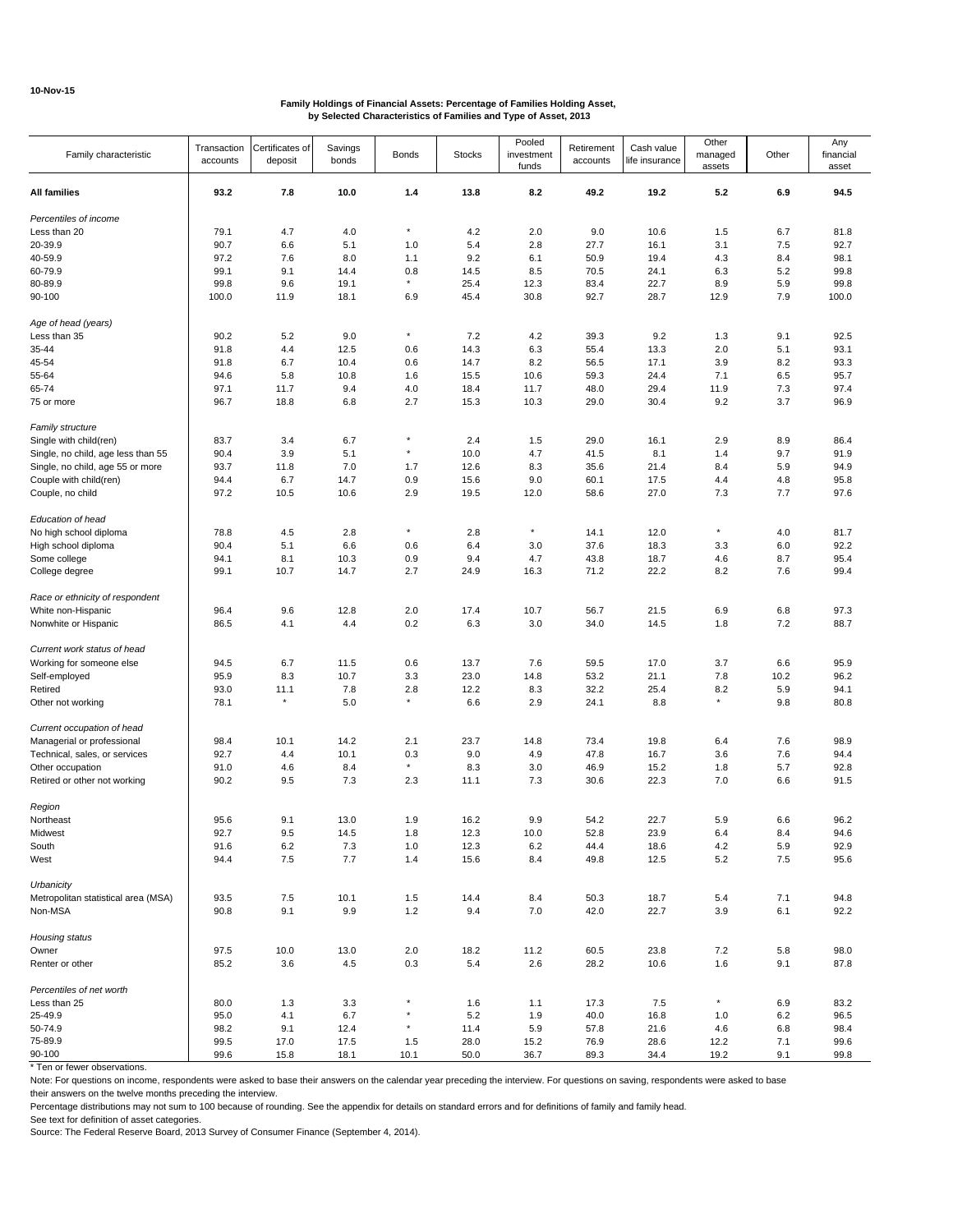|                                     | Transaction | Certificates of | Savings |              |               | Pooled     | Retirement | Cash value     | Other    |       | Any       |
|-------------------------------------|-------------|-----------------|---------|--------------|---------------|------------|------------|----------------|----------|-------|-----------|
| Family characteristic               | accounts    | deposit         | bonds   | <b>Bonds</b> | <b>Stocks</b> | investment | accounts   | life insurance | managed  | Other | financial |
|                                     |             |                 |         |              |               | funds      |            |                | assets   |       | asset     |
| All families                        | 92.5        | 12.2            | 12.0    | 1.6          | 15.1          | 8.7        | 50.4       | 19.7           | 5.7      | 8.0   | 94.0      |
|                                     |             |                 |         |              |               |            |            |                |          |       |           |
| Percentiles of income               |             |                 |         |              |               |            |            |                |          |       |           |
| Less than 20                        | 76.2        | 5.7             | 3.6     | 0.1          | 3.8           | 2.1        | 11.2       | 10.7           | 1.7      | 7.0   | 79.2      |
| 20-39.9                             | 91.1        | 11.1            | 6.0     | $\star$      | 6.0           | 3.5        | 30.5       | 17.2           | 4.2      | 6.7   | 93.6      |
| 40-59.9                             | 96.4        | 11.7            | 10.8    | $^\star$     | 11.7          | 5.8        | 52.8       | 19.5           | 5.5      | 9.6   | 97.8      |
|                                     |             |                 |         |              |               |            |            |                |          |       |           |
| 60-79.9                             | 98.9        | 15.8            | 16.0    | 1.3          | 17.3          | 8.8        | 69.7       | 22.8           | 6.9      | 7.3   | 99.6      |
| 80-89.9                             | 99.8        | 12.1            | 23.0    | 2.0          | 25.7          | 14.6       | 85.7       | 25.8           | 7.8      | 8.5   | 100.0     |
| 90-100                              | 99.9        | 21.5            | 24.4    | 8.3          | 47.8          | 32.1       | 90.1       | 30.9           | 12.3     | 10.3  | 100.0     |
|                                     |             |                 |         |              |               |            |            |                |          |       |           |
| Age of head (years)                 |             |                 |         | $^\star$     |               |            |            |                |          |       |           |
| Less than 35                        | 89.0        | 5.7             | 10.0    |              | 10.1          | 3.6        | 41.1       | 9.6            | 0.9      | 9.0   | 91.3      |
| 35-44                               | 90.6        | 5.7             | 11.6    | 0.4          | 12.1          | 7.7        | 52.2       | 12.3           | 2.0      | 8.4   | 92.7      |
| 45-54                               | 92.5        | 10.0            | 15.0    | 1.4          | 16.0          | 9.6        | 60.0       | 19.8           | 4.5      | 7.7   | 94.2      |
| 55-64                               | 94.2        | 14.6            | 14.3    | 2.4          | 19.5          | 11.3       | 59.8       | 25.7           | 7.7      | 8.9   | 95.8      |
| 65-74                               | 95.8        | 20.6            | 9.1     | 3.4          | 16.1          | 11.1       | 49.0       | 28.4           | 11.4     | 7.5   | 96.2      |
| 75 or more                          | 96.4        | 27.2            | 10.1    | 3.6          | 20.1          | 11.9       | 32.8       | 32.4           | 14.1     | 5.0   | 96.4      |
|                                     |             |                 |         |              |               |            |            |                |          |       |           |
| Family structure                    |             |                 |         |              |               |            |            |                |          |       |           |
| Single with child(ren)              | 84.9        | 6.7             | 6.3     | $\star$      | 6.9           | 3.0        | 33.9       | 11.1           | 3.3      | 8.3   | 88.9      |
| Single, no child, age less than 55  | 88.3        | 6.0             | 6.3     | $^\star$     | 10.7          | 5.0        | 40.2       | 9.8            | 1.5      | 11.3  | 90.6      |
| Single, no child, age 55 or more    | 92.8        | 20.1            | 7.0     | 2.5          | 11.9          | 9.5        | 33.7       | 23.5           | 9.9      | 7.7   | 93.5      |
|                                     |             |                 |         |              |               |            |            |                |          |       |           |
| Couple with child(ren)              | 94.3        | 10.4            | 18.9    | 1.2          | 17.0          | 9.1        | 60.1       | 18.9           | 3.9      | 7.6   | 95.7      |
| Couple, no child                    | 95.9        | 15.8            | 12.4    | 2.9          | 20.9          | 12.4       | 61.6       | 27.9           | 8.8      | 6.7   | 96.6      |
|                                     |             |                 |         |              |               |            |            |                |          |       |           |
| Education of head                   |             |                 |         | $^\star$     |               |            |            |                |          |       |           |
| No high school diploma              | 77.5        | 6.0             | 2.7     |              | 2.2           | $^\star$   | 17.1       | 11.9           | 3.1      | 5.3   | 80.8      |
| High school diploma                 | 90.0        | 10.8            | 9.1     | 0.2          | 8.1           | 3.2        | 40.6       | 19.8           | 4.2      | 7.2   | 92.7      |
| Some college                        | 94.6        | 11.8            | 11.7    | 1.0          | 11.3          | 5.4        | 48.6       | 17.3           | 5.5      | 7.6   | 95.0      |
| College degree                      | 98.4        | 15.6            | 17.7    | 3.6          | 27.2          | 17.6       | 70.5       | 23.3           | 7.9      | 9.8   | 98.9      |
|                                     |             |                 |         |              |               |            |            |                |          |       |           |
| Race or ethnicity of respondent     |             |                 |         |              |               |            |            |                |          |       |           |
| White non-Hispanic                  | 96.5        | 15.0            | 14.8    | 2.3          | 18.6          | 11.6       | 58.1       | 22.6           | 7.3      | 8.2   | 97.3      |
| Nonwhite or Hispanic                | 84.3        | 6.5             | 6.3     | 0.2          | 7.9           | 2.6        | 34.4       | 13.7           | 2.3      | 7.6   | 87.2      |
|                                     |             |                 |         |              |               |            |            |                |          |       |           |
| Current work status of head         |             |                 |         |              |               |            |            |                |          |       |           |
| Working for someone else            | 93.6        | 9.0             | 13.7    | 1.0          | 13.8          | 8.1        | 59.6       | 17.1           | 3.6      | 7.7   | 95.2      |
| Self-employed                       | 94.8        | 15.7            | 12.9    | 3.5          | 24.5          | 14.9       | 54.7       | 25.9           | 8.3      | 11.1  | 96.4      |
| Retired                             | 91.7        | 20.1            | 9.6     | 2.6          | 15.4          | 8.9        | 34.4       | 25.5           | 10.4     | 7.3   | 92.9      |
| Other not working                   | 82.7        | 3.9             | 5.8     | $^\star$     | 9.5           | 2.8        | 24.6       | 10.2           | $\star$  | 8.3   | 85.0      |
|                                     |             |                 |         |              |               |            |            |                |          |       |           |
| Current occupation of head          |             |                 |         |              |               |            |            |                |          |       |           |
| Managerial or professional          | 98.2        | 14.1            | 17.3    | 2.6          | 24.3          | 16.0       | 73.5       | 21.6           | 6.8      | 10.2  | 99.2      |
| Technical, sales, or services       | 91.7        | 7.4             | 11.0    | 0.8          | 10.8          | 5.8        | 47.7       | 17.3           | 2.8      | 7.5   | 93.8      |
| Other occupation                    | 89.6        | 7.5             | 11.0    | $^\star$     | 8.3           | 3.1        | 50.0       | 15.6           | 2.4      | 6.2   | 91.6      |
| Retired or other not working        | 89.7        | 16.6            | 8.8     | 2.1          | 14.1          | 7.6        | 32.3       | 22.2           | 8.5      | 7.5   | 91.2      |
|                                     |             |                 |         |              |               |            |            |                |          |       |           |
| Region                              |             |                 |         |              |               |            |            |                |          |       |           |
| Northeast                           | 91.2        | 12.4            | 16.9    | 2.0          | 16.5          | 11.7       | 54.4       | 20.6           | 6.1      | 7.1   | 93.0      |
| Midwest                             | 94.2        | 13.5            | 13.5    | 0.8          | 13.8          | 7.2        | 54.6       | 23.3           | 6.1      | 7.3   | 95.5      |
| South                               | 91.1        | 11.4            | 9.8     | 1.5          | 13.1          | 7.2        | 45.9       | 19.3           | 5.1      | 7.2   | 92.9      |
| West                                | 94.2        | 12.0            | 10.1    | $2.3\,$      | 18.7          | 10.4       | 50.4       | 16.1           | 6.0      | 10.8  | 95.4      |
|                                     |             |                 |         |              |               |            |            |                |          |       |           |
| Urbanicity                          |             |                 |         |              |               |            |            |                |          |       |           |
| Metropolitan statistical area (MSA) | 92.8        | 12.1            | 12.7    | 1.8          | 16.6          | 9.6        | 52.2       | 19.3           | 6.0      | 8.1   | 94.2      |
| Non-MSA                             | 91.2        | 12.6            | 8.8     | 0.8          | 7.9           | 4.5        | 41.9       | 21.9           | 3.9      | 7.5   | 93.1      |
|                                     |             |                 |         |              |               |            |            |                |          |       |           |
| Housing status                      |             |                 |         |              |               |            |            |                |          |       |           |
| Owner                               | 97.4        | 15.6            | 15.0    | 2.3          | 19.6          | 11.4       | 61.7       | 24.0           | 7.6      | 7.6   | 98.0      |
| Renter or other                     | 82.4        | 5.2             | 5.8     | 0.3          | 6.0           | 3.1        | 27.1       | 10.9           | 1.8      | 8.7   | 85.8      |
|                                     |             |                 |         |              |               |            |            |                |          |       |           |
| Percentiles of net worth            |             |                 |         |              |               |            |            |                |          |       |           |
| Less than 25                        | 78.5        | 1.4             | 4.8     |              | 2.9           | $^\star$   | 19.8       | 7.3            | $^\star$ | 5.9   | 81.7      |
| 25-49.9                             | 94.2        | 5.3             | 7.0     | $^\star$     | 5.6           | 2.1        | 42.7       | 14.2           | 1.9      | 8.5   | 96.1      |
| 50-74.9                             | 98.0        | 14.8            | 14.2    | $^\star$     | 14.0          | 6.1        | 58.6       | 24.1           | 4.6      | 7.2   | 98.7      |
| 75-89.9                             | 99.0        | 27.0            | 21.6    | 2.0          | 26.8          | 15.5       | 75.8       | 30.8           | 13.1     | 8.0   | 99.4      |
| 90-100                              | 99.9        | 27.7            | 22.8    | 12.0         | 54.9          | 41.8       | 87.8       | 36.8           | 19.3     | 13.7  | 100.0     |

\* Ten or fewer observations.

Note: For questions on income, respondents were asked to base their answers on the calendar year preceding the interview. For questions on saving, respondents were asked to base their answers on the twelve months preceding the interview.

Percentage distributions may not sum to 100 because of rounding. See the appendix for details on standard errors and for definitions of family and family head.

See text for definition of asset categories.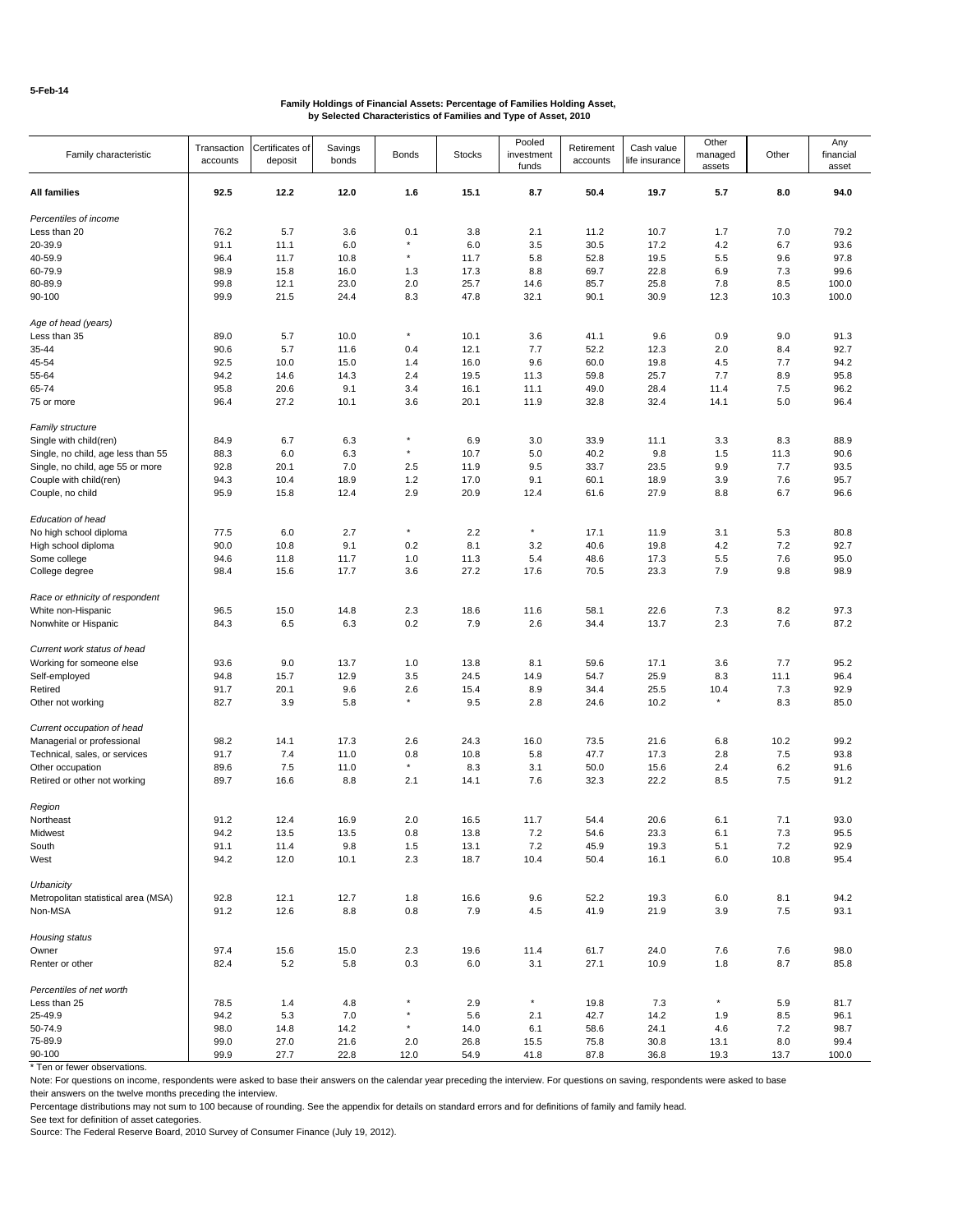|                                     | Transaction | Certificates of | Savings |              |               | Pooled     | Retirement | Cash value     | Other    |       | Any       |
|-------------------------------------|-------------|-----------------|---------|--------------|---------------|------------|------------|----------------|----------|-------|-----------|
| Family characteristic               | accounts    | deposit         | bonds   | <b>Bonds</b> | <b>Stocks</b> | investment | accounts   | life insurance | managed  | Other | financial |
|                                     |             |                 |         |              |               | funds      |            |                | assets   |       | asset     |
|                                     |             |                 |         |              |               |            |            |                |          |       |           |
| All families                        | 92.1        | 16.1            | 14.9    | 1.6          | 17.9          | 11.4       | 53.0       | 23.0           | 5.8      | 9.3   | 93.9      |
| Percentiles of income               |             |                 |         |              |               |            |            |                |          |       |           |
| Less than 20                        | 74.9        | 9.4             | 3.6     |              | 5.5           | 3.4        | 10.8       | 12.8           | 2.7      | 6.6   | 79.1      |
| 20-39.9                             | 90.1        | 12.7            | 8.4     | $\star$      | 7.8           | 4.6        | 35.8       |                | 4.7      | 8.7   | 93.2      |
|                                     |             |                 |         | $^\star$     |               |            |            | 16.4           |          |       |           |
| 40-59.9                             | 96.3        | 15.5            | 15.2    |              | 14.0          | 7.1        | 55.6       | 21.6           | 5.4      | 10.2  | 97.2      |
| 60-79.9                             | 99.3        | 19.3            | 20.9    | 1.4          | 23.2          | 14.6       | 74.3       | 29.4           | 5.7      | 8.4   | 99.7      |
| 80-89.9                             | 100.0       | 19.9            | 26.2    | 1.8          | 30.5          | 18.9       | 86.9       | 30.6           | 7.6      | 9.7   | 100.0     |
| 90-100                              | 100.0       | 27.7            | 26.1    | 8.9          | 47.5          | 35.5       | 89.6       | 38.9           | 13.6     | 15.3  | 100.0     |
|                                     |             |                 |         |              |               |            |            |                |          |       |           |
| Age of head (years)                 |             |                 |         | $^\star$     |               |            |            |                | $^\star$ |       |           |
| Less than 35                        | 87.3        | 6.7             | 13.7    |              | 13.7          | 5.3        | 42.1       | 11.4           |          | 10.0  | 89.2      |
| 35-44                               | 91.2        | 9.0             | 16.8    | 0.7          | 17.0          | 11.6       | 57.8       | 17.5           | 2.2      | 9.4   | 93.1      |
| 45-54                               | 91.7        | 14.3            | 19.0    | 1.1          | 18.6          | 12.6       | 65.4       | 22.3           | 5.1      | 10.5  | 93.3      |
| 55-64                               | 96.4        | 20.5            | 16.2    | 2.1          | 21.3          | 14.3       | 61.2       | 35.2           | 7.7      | 9.2   | 97.8      |
| 65-74                               | 94.6        | 24.2            | 10.3    | 4.2          | 19.1          | 14.6       | 51.7       | 34.4           | 13.2     | 9.4   | 96.1      |
| 75 or more                          | 95.3        | 37.0            | 7.9     | 3.5          | 20.2          | 13.2       | 30.0       | 27.6           | 14.0     | 5.3   | 97.4      |
|                                     |             |                 |         |              |               |            |            |                |          |       |           |
| Family structure                    |             |                 |         |              |               |            |            |                |          |       |           |
| Single with child(ren)              | 81.1        | 9.0             | 10.9    | $\star$      | 7.1           | 6.8        | 35.0       | 21.4           | 2.4      | 11.5  | 84.6      |
| Single, no child, age less than 55  | 87.4        | 9.9             | 9.4     | $^\star$     | 18.0          | 8.9        | 46.7       | 10.2           | 2.0      | 11.6  | 90.0      |
| Single, no child, age 55 or more    | 94.6        | 24.0            | 9.6     | 2.1          | 13.5          | 10.8       | 36.7       | 22.0           | 11.2     | 7.9   | 96.2      |
| Couple with child(ren)              | 94.3        | 12.5            | 24.0    | 1.2          | 18.9          | 12.0       | 62.1       | 23.6           | 4.4      | 8.6   | 95.1      |
| Couple, no child                    | 95.7        | 22.5            | 11.6    | 2.9          | 24.1          | 14.4       | 62.6       | 30.2           | 8.1      | 8.7   | 97.3      |
|                                     |             |                 |         |              |               |            |            |                |          |       |           |
| Education of head                   |             |                 |         |              |               |            |            |                |          |       |           |
| No high school diploma              | 75.7        | 9.5             | 3.4     | $^\star$     | 3.9           | 2.2        | 21.6       | 12.6           | 1.7      | 7.1   | 79.7      |
|                                     |             |                 |         |              |               |            |            |                |          |       |           |
| High school diploma                 | 90.9        | 14.1            | 11.5    | 0.6          | 9.3           | 5.8        | 43.3       | 22.6           | 4.2      | 8.2   | 93.3      |
| Some college                        | 93.9        | 14.1            | 16.4    | 1.2          | 17.4          | 8.9        | 53.0       | 23.4           | 6.6      | 10.0  | 95.6      |
| College degree                      | 98.7        | 21.6            | 21.6    | 3.3          | 31.5          | 21.4       | 73.9       | 27.2           | 8.5      | 10.8  | 98.9      |
|                                     |             |                 |         |              |               |            |            |                |          |       |           |
| Race or ethnicity of respondent     |             |                 |         |              |               |            |            |                |          |       |           |
| White non-Hispanic                  | 95.5        | 19.4            | 17.8    | 2.1          | 21.4          | 13.7       | 58.5       | 25.3           | 7.3      | 9.7   | 96.8      |
| Nonwhite or Hispanic                | 83.9        | 8.2             | 7.8     | 0.4          | 9.4           | 5.8        | 39.5       | 17.6           | 2.3      | 8.3   | 86.7      |
| Current work status of head         |             |                 |         |              |               |            |            |                |          |       |           |
| Working for someone else            | 92.6        | 13.2            | 17.0    | 0.9          | 17.8          | 10.4       | 62.7       | 20.3           | 3.7      | 9.2   | 94.2      |
|                                     |             |                 |         |              |               |            |            |                |          |       |           |
| Self-employed                       | 96.9        | 15.0            | 15.9    | 4.2          | 24.3          | 21.4       | 55.4       | 32.1           | 6.9      | 14.8  | 98.0      |
| Retired                             | 91.6        | 25.7            | 10.2    | 2.3          | 16.4          | 11.3       | 34.2       | 27.3           | 11.2     | 7.0   | 93.7      |
| Other not working                   | 78.6        | 5.6             | 10.7    | $^\star$     | 12.8          | $\star$    | 22.4       | 14.6           | $\star$  | 10.4  | 81.3      |
|                                     |             |                 |         |              |               |            |            |                |          |       |           |
| Current occupation of head          |             |                 |         |              |               |            |            |                |          |       |           |
| Managerial or professional          | 98.3        | 18.2            | 21.1    | 3.1          | 28.7          | 19.7       | 74.9       | 24.9           | 6.7      | 11.0  | 98.7      |
| Technical, sales, or services       | 91.9        | 11.5            | 15.0    | 0.4          | 14.9          | 8.8        | 54.9       | 21.3           | 4.0      | 9.1   | 94.1      |
| Other occupation                    | 87.9        | 9.2             | 13.1    | $\star$      | 9.9           | 5.4        | 51.3       | 19.0           | 1.1      | 9.8   | 90.2      |
| Retired or other not working        | 89.5        | 22.5            | 10.3    | 2.0          | 15.8          | 9.9        | 32.3       | 25.3           | 9.8      | 7.5   | 91.8      |
|                                     |             |                 |         |              |               |            |            |                |          |       |           |
| Region                              |             |                 |         |              |               |            |            |                |          |       |           |
| Northeast                           | 91.3        | 18.1            | 18.9    | 2.0          | 21.4          | 15.5       | 53.7       | 23.5           | 6.4      | 5.4   | 92.5      |
| Midwest                             | 93.6        | 16.8            | 16.0    | 1.2          | 17.9          | 10.6       | 58.1       | 26.6           | 6.7      | 9.3   | 95.4      |
| South                               | 91.3        | 15.1            | 12.0    | 1.7          | 15.4          | 9.7        | 49.3       | 23.4           | 5.2      | 8.5   | 93.5      |
| West                                | 92.7        | 15.5            | 15.0    | 1.6          | 19.2          | 11.5       | 53.1       | 18.3           | 5.5      | 13.9  | 93.9      |
|                                     |             |                 |         |              |               |            |            |                |          |       |           |
| Urbanicity                          |             |                 |         |              |               |            |            |                |          |       |           |
| Metropolitan statistical area (MSA) | 92.8        | 16.2            | 15.1    | 1.8          | 19.4          | 12.1       | 55.1       | 22.2           | 5.9      | 9.5   | 94.3      |
| Non-MSA                             | 88.7        | 15.9            | 13.8    | 0.8          | 10.9          | 7.7        | 42.5       | 26.8           | 5.5      | 8.5   | 91.8      |
| Housing status                      |             |                 |         |              |               |            |            |                |          |       |           |
| Owner                               | 97.3        | 20.0            | 18.2    | 2.2          | 22.4          | 15.0       | 63.7       | 28.9           | 7.5      | 9.4   | 98.4      |
|                                     |             |                 |         |              |               |            |            |                |          |       |           |
| Renter or other                     | 80.8        | 7.7             | 7.5     | 0.4          | 8.1           | 3.5        | 29.6       | 10.1           | 2.1      | 9.1   | 84.0      |
| Percentiles of net worth            |             |                 |         |              |               |            |            |                |          |       |           |
| Less than 25                        | 76.3        | 2.5             | 4.8     |              | 4.3           | $^\star$   | 19.7       | 7.8            | $^\star$ | 7.4   | 79.6      |
|                                     |             |                 |         | $^\star$     |               |            |            |                |          |       |           |
| 25-49.9                             | 93.6        | 9.9             | 12.3    |              | 10.2          | 3.6        | 48.6       | 19.7           | 1.9      | 8.9   | 96.4      |
| 50-74.9                             | 98.6        | 19.4            | 17.6    |              | 17.2          | 10.4       | 63.1       | 28.5           | 6.2      | 8.6   | 99.5      |
| 75-89.9                             | 100.0       | 32.5            | 25.9    | $\star$      | 31.7          | 22.8       | 77.5       | 32.3           | 11.1     | 9.4   | 100.0     |
| 90-100                              | 100.0       | 32.9            | 23.2    | 11.7         | 52.4          | 42.2       | 84.8       | 41.7           | 20.6     | 16.6  | 100.0     |

\* Ten or fewer observations.

Note: For questions on income, respondents were asked to base their answers on the calendar year preceding the interview. For questions on saving, respondents were asked to base their answers on the twelve months preceding the interview.

Percentage distributions may not sum to 100 because of rounding. See the appendix for details on standard errors and for definitions of family and family head.

See text for definition of asset categories.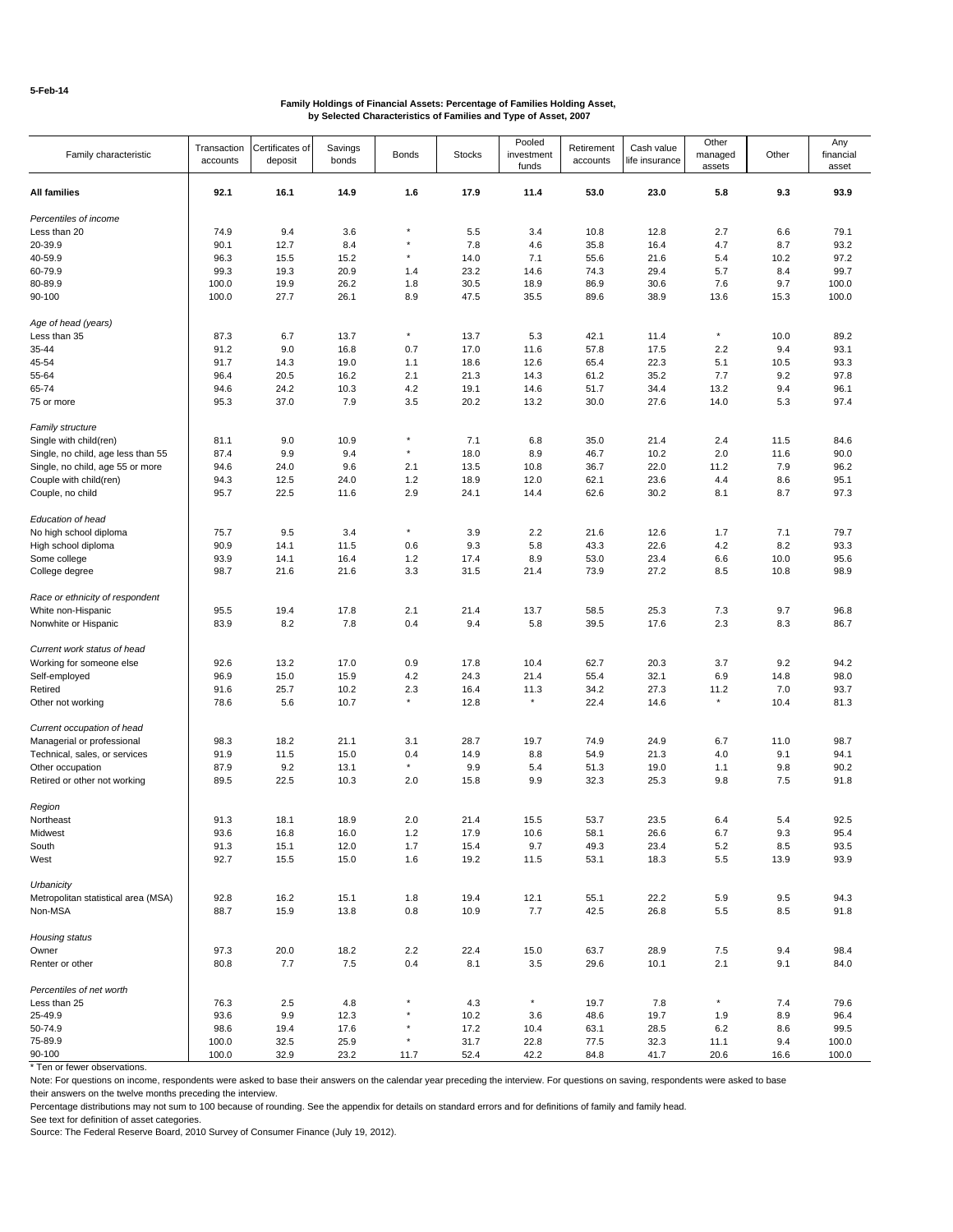| Family characteristic               | Transaction<br>accounts | Certificates of<br>deposit | Savings<br>bonds | <b>Bonds</b> | <b>Stocks</b> | Pooled<br>investment<br>funds | Retirement<br>accounts | Cash value<br>life insurance | Other<br>managed<br>assets | Other | Any<br>financial<br>asset |
|-------------------------------------|-------------------------|----------------------------|------------------|--------------|---------------|-------------------------------|------------------------|------------------------------|----------------------------|-------|---------------------------|
| All families                        | 91.3                    | 12.7                       | 17.6             | 1.8          | 20.7          | 15.0                          | 49.9                   | 24.2                         | 7.3                        | 10.0  | 93.8                      |
| Percentiles of income               |                         |                            |                  |              |               |                               |                        |                              |                            |       |                           |
| Less than 20                        | 75.5                    | 5.0                        | 6.2              | $\star$      | 5.1           | 3.6                           | 10.1                   | 14.0                         | 3.1                        | 7.1   | 80.1                      |
| 20-39.9                             | 87.3                    | 12.7                       | 8.8              | $\star$      | 8.2           | 7.6                           | 30.0                   | 19.0                         | 4.9                        | 9.9   | 91.5                      |
| 40-59.9                             | 95.9                    | 11.8                       | 15.4             | $\star$      | 16.4          | 12.7                          | 53.8                   | 24.4                         | 7.9                        | 9.3   | 98.5                      |
| 60-79.9                             | 98.4                    | 15.0                       | 26.5             | 2.1          | 28.1          | 18.6                          | 69.9                   | 29.7                         | 7.8                        | 11.2  | 99.1                      |
| 80-89.9                             | 99.1                    | 16.3                       | 32.3             | 2.9          | 35.9          | 26.2                          | 82.5                   | 29.6                         | 12.2                       | 11.4  | 99.8                      |
| 90-100                              | 100.0                   | 21.5                       | 29.9             | 8.9          | 55.0          | 39.1                          | 88.7                   | 38.1                         | 13.0                       | 13.4  | 100.0                     |
| Age of head (years)                 |                         |                            |                  |              |               |                               |                        |                              |                            |       |                           |
| Less than 35                        | 86.4                    | 5.6                        | 15.3             | $\star$      | 13.3          | 8.3                           | 40.2                   | 11.0                         | 2.9                        | 11.6  | 90.1                      |
| 35-44                               | 90.8                    | 6.7                        | 23.3             | 0.6          | 18.5          | 12.3                          | 55.9                   | 20.1                         | 3.7                        | 10.0  | 93.6                      |
| 45-54                               | 91.8                    | 11.9                       | 21.0             | 1.8          | 23.2          | 18.2                          | 58.2                   | 26.0                         | 6.2                        | 12.1  | 93.6                      |
| 55-64                               | 93.2                    | 18.1                       | 15.2             | 3.3          | 29.1          | 20.6                          | 63.5                   | 32.1                         | 9.4                        | 7.2   | 95.2                      |
| 65-74                               | 93.9                    | 19.9                       | 14.9             | 4.3          | 25.4          | 18.6                          | 43.2                   | 34.8                         | 12.8                       | 8.1   | 96.5                      |
| 75 or more                          | 96.4                    | 25.7                       | 11.0             | 3.0          | 18.4          | 16.6                          | 29.2                   | 34.0                         | 16.7                       | 8.1   | 97.6                      |
| <b>Family structure</b>             |                         |                            |                  |              |               |                               |                        |                              |                            |       |                           |
| Single with child(ren)              | 82.2                    | 7.0                        | 10.0             | ×            | 7.7           | 6.3                           | 31.1                   | 18.2                         | 2.4                        | 12.4  | 86.5                      |
| Single, no child, age less than 55  | 88.4                    | 6.6                        | 12.6             | $\star$      | 14.6          | 11.9                          | 41.0                   | 13.6                         | 3.4                        | 14.7  | 91.8                      |
| Single, no child, age 55 or more    | 92.0                    | 18.9                       | 8.7              | 2.6          | 18.2          | 16.2                          | 33.3                   | 28.9                         | 14.2                       | 7.9   | 94.6                      |
| Couple with child(ren)              | 93.3                    | 11.2                       | 29.3             | 1.7          | 23.6          | 14.7                          | 62.0                   | 24.4                         | 5.2                        | 7.7   | 95.4                      |
| Couple, no child                    | 94.5                    | 17.3                       | 14.9             | 3.0          | 27.9          | 20.7                          | 58.2                   | 30.2                         | 10.2                       | 10.0  | 96.0                      |
| Education of head                   |                         |                            |                  |              |               |                               |                        |                              |                            |       |                           |
| No high school diploma              | 72.4                    | 5.6                        | 4.2              | $\star$      | 4.7           | 2.3                           | 16.3                   | 13.7                         | 3.0                        | 5.2   | 77.4                      |
| High school diploma                 | 89.1                    | 12.9                       | 14.2             | 0.4          | 12.4          | 9.2                           | 43.8                   | 23.0                         | 5.4                        | 8.4   | 92.9                      |
| Some college                        | 94.3                    | 9.4                        | 19.3             | 0.6          | 17.7          | 12.6                          | 47.8                   | 23.8                         | 6.2                        | 14.4  | 96.7                      |
| College degree                      | 99.1                    | 17.0                       | 24.9             | 4.1          | 35.3          | 26.1                          | 69.2                   | 29.5                         | 10.9                       | 10.9  | 99.6                      |
| Race or ethnicity of respondent     |                         |                            |                  |              |               |                               |                        |                              |                            |       |                           |
| White non-Hispanic                  | 95.5                    | 15.3                       | 21.1             | 2.5          | 25.5          | 18.9                          | 56.4                   | 26.8                         | 9.2                        | 10.2  | 97.2                      |
| Nonwhite or Hispanic                | 80.6                    | 6.0                        | 8.5              | $\star$      | 8.0           | 5.0                           | 33.0                   | 17.4                         | 2.1                        | 9.4   | 85.0                      |
| Current work status of head         |                         |                            |                  |              |               |                               |                        |                              |                            |       |                           |
| Working for someone else            | 92.2                    | 9.8                        | 20.1             | 0.8          | 19.6          | 13.5                          | 57.3                   | 21.8                         | 5.4                        | 9.5   | 94.5                      |
| Self-employed                       | 94.4                    | 14.2                       | 18.7             | 4.3          | 31.6          | 22.3                          | 55.3                   | 29.8                         | 7.6                        | 15.1  | 96.1                      |
| Retired                             | 90.4                    | 20.2                       | 11.4             | 3.5          | 19.0          | 16.2                          | 33.0                   | 29.7                         | 12.8                       | 8.4   | 93.6                      |
| Other not working                   | 76.2                    | 7.9                        | 14.5             | $\star$      | 14.3          | 10.2                          | 24.9                   | 10.7                         | $^\star$                   | 11.5  | 79.6                      |
| Current occupation of head          |                         |                            |                  |              |               |                               |                        |                              |                            |       |                           |
| Managerial or professional          | 98.5                    | 14.8                       | 25.5             | 3.1          | 32.9          | 24.3                          | 68.8                   | 27.5                         | 8.2                        | 13.2  | 99.5                      |
| Technical, sales, or services       | 90.1                    | 8.9                        | 18.5             | 0.3          | 15.6          | 9.7                           | 48.6                   | 21.9                         | 4.9                        | 8.6   | 92.9                      |
| Other occupation                    | 87.2                    | 6.4                        | 13.8             | $\star$      | 13.0          | 8.1                           | 49.9                   | 18.7                         | 3.3                        | 8.5   | 90.5                      |
| Retired or other not working        | 88.2                    | 18.3                       | 11.8             | 3.0          | 18.2          | 15.3                          | 31.8                   | 26.8                         | 11.1                       | 8.9   | 91.4                      |
| Region                              |                         |                            |                  |              |               |                               |                        |                              |                            |       |                           |
| Northeast                           | 94.6                    | 15.3                       | 21.5             | 1.9          | 27.8          | 18.8                          | 57.2                   | 24.6                         | 7.7                        | 8.6   | 96.4                      |
| Midwest                             | 94.4                    | 14.9                       | 23.6             | 1.6          | 23.4          | 15.2                          | 57.4                   | 30.3                         | 11.5                       | 10.7  | 96.5                      |
| South                               | 86.9                    | 11.7                       | 12.7             | 2.0          | 15.4          | 12.6                          | 41.7                   | 24.1                         | 4.7                        | 9.5   | 90.7                      |
| West                                | 92.6                    | 9.7                        | 16.1             | 1.7          | 20.4          | 15.6                          | 49.2                   | 17.5                         | 6.7                        | 11.0  | 94.0                      |
| Urbanicity                          |                         |                            |                  |              |               |                               |                        |                              |                            |       |                           |
| Metropolitan statistical area (MSA) | 91.6                    | 12.3                       | 18.4             | 2.0          | 22.6          | 16.4                          | 52.0                   | 24.6                         | 7.8                        | 10.4  | 93.9                      |
| Non-MSA                             | 90.0                    | 14.6                       | 14.0             | $\star$      | 11.0          | 8.5                           | 39.8                   | 22.3                         | 4.8                        | 7.9   | 93.2                      |
| Housing status                      |                         |                            |                  |              |               |                               |                        |                              |                            |       |                           |
| Owner                               | 96.0                    | 15.9                       | 21.2             | 2.6          | 25.8          | 19.2                          | 60.5                   | 30.1                         | 9.6                        | 9.6   | 97.5                      |
| Renter or other                     | 80.9                    | 5.6                        | 9.5              | $\star$      | 9.1           | 5.7                           | 26.2                   | 11.0                         | 2.0                        | 10.9  | 85.5                      |
| Percentiles of net worth            |                         |                            |                  |              |               |                               |                        |                              |                            |       |                           |
| Less than 25                        | 75.4                    | 2.2                        | 6.2              | $\star$      | 3.7           | 2.0                           | 14.3                   | 7.7                          | $^\star$                   | 6.9   | 79.8                      |
| 25-49.9                             | 92.0                    | 6.5                        | 13.2             |              | 9.3           | 7.2                           | 43.2                   | 19.3                         | 2.3                        | 9.5   | 96.1                      |
| 50-74.9                             | 98.0                    | 16.1                       | 22.9             | $\star$      | 20.8          | 12.5                          | 62.0                   | 30.1                         | 8.8                        | 10.2  | 99.4                      |
| 75-89.9                             | 99.7                    | 23.9                       | 28.0             | 3.2          | 39.4          | 32.7                          | 78.2                   | 36.8                         | 15.7                       | 11.2  | 100.0                     |
| 90-100                              | 100.0                   | 29.0                       | 28.3             | 12.7         | 62.9          | 47.0                          | 82.7                   | 43.7                         | 21.1                       | 16.4  | 100.0                     |

\* Ten or fewer observations.

Note: For questions on income, respondents were asked to base their answers on the calendar year preceding the interview. For questions on saving, respondents were asked to base their answers on the twelve months preceding the interview.

Percentage distributions may not sum to 100 because of rounding. See the appendix for details on standard errors and for definitions of family and family head.

See text for definition of asset categories. Source: The Federal Reserve Board, 2010 Survey of Consumer Finance (July 19, 2012).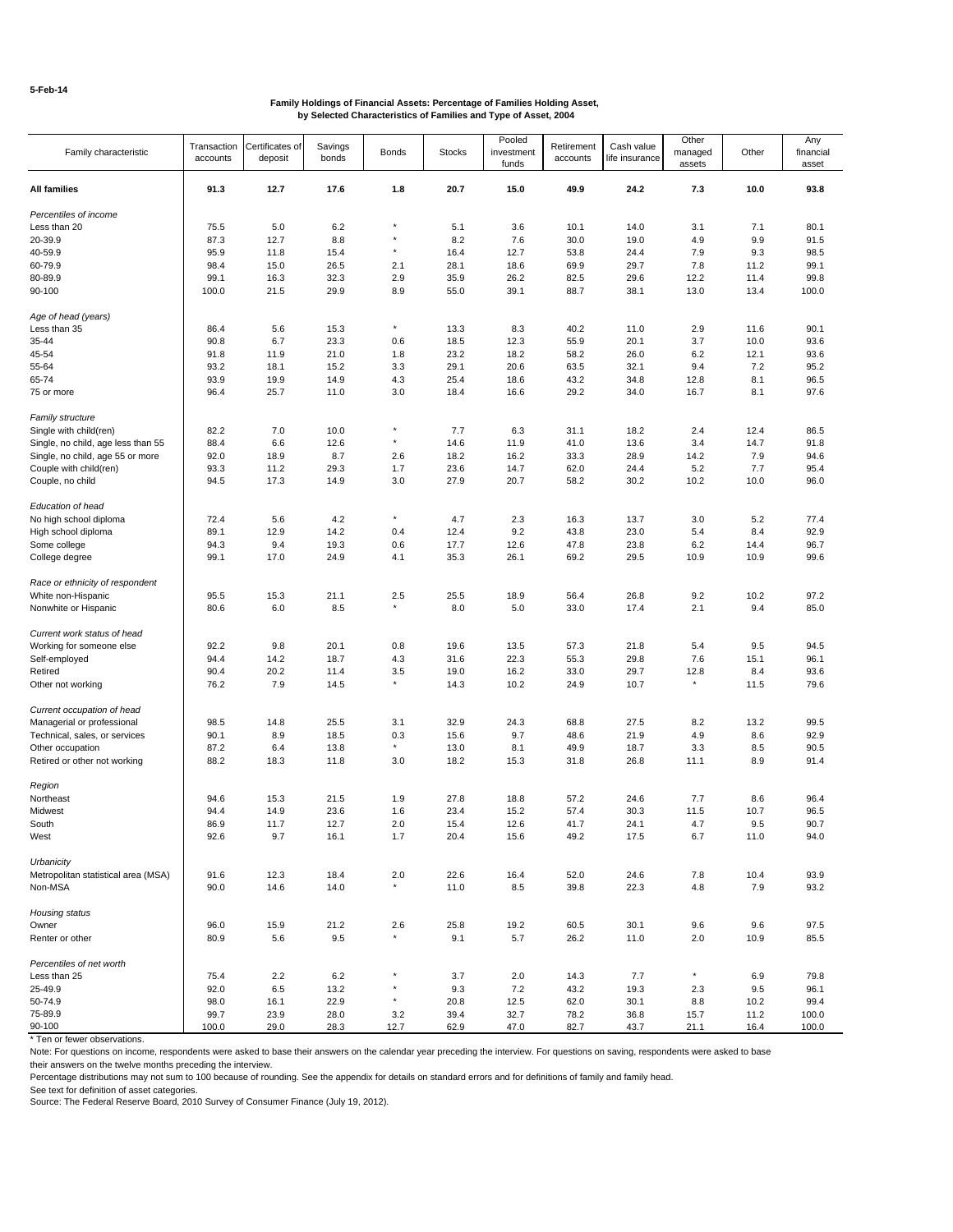| Family characteristic               | Transaction<br>accounts | Certificates of<br>deposit | Savings<br>bonds | Bonds           | <b>Stocks</b> | Pooled<br>investment<br>funds | Retirement<br>accounts | Cash value<br>life insurance | Other<br>managed<br>assets | Other | Any<br>financial<br>asset |
|-------------------------------------|-------------------------|----------------------------|------------------|-----------------|---------------|-------------------------------|------------------------|------------------------------|----------------------------|-------|---------------------------|
| All families                        | 91.4                    | 15.7                       | 16.7             | 3.0             | 21.3          | 17.7                          | 52.8                   | 28.0                         | 6.6                        | 9.4   | 93.4                      |
| Percentiles of income               |                         |                            |                  |                 |               |                               |                        |                              |                            |       |                           |
| Less than 20                        | 71.6                    | 10.0                       | 3.8              | ×               | 3.8           | 3.6                           | 13.8                   | 13.8                         | 2.2                        | 6.2   | 75.5                      |
| 20-39.9                             | 90.3                    | 14.7                       | 11.0             | ×               | 11.2          | 9.5                           | 34.2                   | 24.7                         | 3.3                        | 10.2  | 93.7                      |
| 40-59.9                             | 96.6                    | 17.4                       | 14.1             | 1.5             | 16.4          | 15.7                          | 53.3                   | 25.6                         | 5.4                        | 9.9   | 98.5                      |
| 60-79.9                             | 99.1                    | 16.0                       | 24.4             | 3.7             | 26.2          | 20.6                          | 76.1                   | 35.7                         | 8.5                        | 9.2   | 99.6                      |
| 80-89.9                             | 99.7                    | 18.3                       | 30.3             | 3.9             | 37.0          | 29.0                          | 83.8                   | 38.6                         | 10.7                       | 10.8  | 99.8                      |
| 90-100                              | 99.2                    | 22.0                       | 29.7             | 12.7            | 60.6          | 48.8                          | 89.2                   | 41.8                         | 16.7                       | 12.5  | 99.7                      |
| Age of head (years)                 |                         |                            |                  |                 |               |                               |                        |                              |                            |       |                           |
| Less than 35                        | 87.1                    | 6.3                        | 12.7             | $\star$         | 17.4          | 11.5                          | 45.3                   | 15.0                         | 2.1                        | 10.5  | 89.7                      |
| 35-44                               | 91.1                    | 9.8                        | 22.6             | 2.1             | 21.6          | 17.5                          | 61.6                   | 27.0                         | 3.1                        | 9.7   | 93.5                      |
| 45-54                               | 92.7                    | 15.2                       | 21.0             | 2.8             | 22.0          | 20.2                          | 63.7                   | 31.1                         | 6.4                        | 8.5   | 94.7                      |
| 55-64                               | 93.8                    | 14.4                       | 14.3             | 6.1             | 26.7          | 21.3                          | 59.8                   | 35.7                         | 13.0                       | 10.6  | 95.2                      |
| 65-74                               | 93.8                    | 29.7                       | 11.3             | 3.9             | 20.5          | 19.9                          | 45.1                   | 36.7                         | 11.8                       | 8.5   | 94.6                      |
| 75 or more                          | 93.7                    | 36.5                       | 12.5             | 5.7             | 21.8          | 19.5                          | 27.7                   | 33.3                         | 11.2                       | 7.7   | 95.4                      |
| <b>Family structure</b>             |                         |                            |                  |                 |               |                               |                        |                              |                            |       |                           |
| Single with child(ren)              | 78.0                    | 6.9                        | 13.4             | $\star$         | 6.8           | 5.9                           | 36.8                   | 21.6                         | 1.4                        | 12.6  | 81.7                      |
| Single, no child, age less than 55  | 89.5                    | 9.6                        | 7.9              | 1.2             | 15.3          | 13.0                          | 44.7                   | 17.0                         | 3.8                        | 14.1  | 92.2                      |
| Single, no child, age 55 or more    | 91.0                    | 24.6                       | 10.2             | 2.8             | 17.1          | 16.3                          | 32.0                   | 22.6                         | 9.4                        | 8.4   | 92.7                      |
| Couple with child(ren)              | 93.5                    | 12.5                       | 26.7             | 2.9             | 24.8          | 20.5                          | 66.6                   | 32.1                         | 5.1                        | 7.0   | 95.3                      |
| Couple, no child                    | 95.6                    | 21.6                       | 14.7             | 4.9             | 28.3          | 22.2                          | 57.9                   | 34.2                         | 10.6                       | 8.7   | 96.9                      |
| Education of head                   |                         |                            |                  |                 |               |                               |                        |                              |                            |       |                           |
| No high school diploma              | 74.1                    | 11.3                       | 5.2              | $\star$         | 5.6           | 2.5                           | 17.9                   | 20.3                         | 3.0                        | 7.0   | 78.0                      |
| High school diploma                 | 90.1                    | 15.1                       | 14.1             | 1.0             | 13.0          | 12.1                          | 46.1                   | 24.4                         | 3.5                        | 7.7   | 92.9                      |
| Some college                        | 95.7                    | 14.9                       | 17.0             | 3.2             | 20.0          | 14.6                          | 53.7                   | 28.4                         | 6.7                        | 11.0  | 97.2                      |
| College degree                      | 98.6                    | 18.6                       | 24.2             | 6.1             | 37.1          | 31.6                          | 75.0                   | 34.7                         | 11.2                       | 11.3  | 99.2                      |
| Race or ethnicity of respondent     |                         |                            |                  |                 |               |                               |                        |                              |                            |       |                           |
| White non-Hispanic                  | 95.3                    | 18.5                       | 19.5             | 3.8             | 24.7          | 21.0                          | 57.7                   | 29.9                         | 8.2                        | 9.4   | 96.7                      |
| Nonwhite or Hispanic                | 79.4                    | 6.8                        | 8.1              | 0.4             | 11.0          | 7.4                           | 37.8                   | 22.0                         | 1.8                        | 9.6   | 83.3                      |
| Current work status of head         |                         |                            |                  |                 |               |                               |                        |                              |                            |       |                           |
| Working for someone else            | 92.9                    | 11.3                       | 19.4             | 2.0             | 20.9          | 17.3                          | 61.8                   | 27.4                         | 5.3                        | 9.5   | 94.9                      |
| Self-employed                       | 95.9                    | 18.7                       | 16.6             | 6.1             | 29.8          | 22.9                          | 58.9                   | 34.6                         | 6.9                        | 12.4  | 97.6                      |
| Retired                             | 89.0                    | 27.1                       | 11.4             | 4.5             | 19.6          | 17.3                          | 30.7                   | 29.0                         | 10.4                       | 8.1   | 91.1                      |
| Other not working                   | 71.9                    | 7.9                        | 7.6              | $\star$         | 13.4          | 11.0                          | 27.1                   | 13.0                         | 5.6                        | 6.6   | 74.0                      |
|                                     |                         |                            |                  |                 |               |                               |                        |                              |                            |       |                           |
| Current occupation of head          |                         |                            |                  |                 |               |                               |                        |                              |                            |       |                           |
| Managerial or professional          | 98.9                    | 15.4                       | 23.8             | 5.1             | 33.1          | 29.9                          | 74.0                   | 31.6                         | 9.3                        | 11.1  | 99.4                      |
| Technical, sales, or services       | 91.0                    | 11.9                       | 17.4             | 1.7<br>$^\star$ | 18.7          | 12.4                          | 52.9                   | 28.4                         | 3.6                        | 10.2  | 93.3                      |
| Other occupation                    | 89.2                    | 9.7                        | 14.5             |                 | 12.8          | 9.9                           | 54.9                   | 25.1                         | 3.0                        | 8.4   | 92.5                      |
| Retired or other not working        | 86.2                    | 23.9                       | 10.7             | 3.8             | 18.6          | 16.3                          | 30.1                   | 26.4                         | 9.6                        | 7.8   | 88.3                      |
| Region                              |                         |                            |                  |                 |               |                               |                        |                              |                            |       |                           |
| Northeast                           | 93.0                    | 17.4                       | 21.1             | 4.1             | 21.5          | 20.5                          | 52.0                   | 27.5                         | 5.8                        | 8.2   | 93.8                      |
| Midwest                             | 94.6                    | 17.6                       | 22.9             | 2.5             | 21.5          | 18.9                          | 57.6                   | 34.0                         | 7.5                        | 7.4   | 96.2                      |
| South                               | 89.0                    | 14.3                       | 12.0             | 2.9             | 19.6          | 15.3                          | 50.1                   | 28.2                         | 5.6                        | 8.3   | 91.7                      |
| West                                | 90.6                    | 14.3                       | 14.1             | 2.6             | 23.8          | 17.7                          | 52.8                   | 21.6                         | 8.2                        | 14.4  | 93.0                      |
| Urbanicity                          |                         |                            |                  |                 |               |                               |                        |                              |                            |       |                           |
| Metropolitan statistical area (MSA) | 91.4                    | 15.0                       | 16.4             | 3.1             | 22.3          | 18.1                          | 53.9                   | 27.5                         | 6.7                        | 9.7   | 93.3                      |
| Non-MSA                             | 91.9                    | 20.0                       | 18.2             | 1.9             | 15.3          | 15.0                          | 45.7                   | 30.8                         | 6.1                        | 7.9   | 94.0                      |
| Housing status                      |                         |                            |                  |                 |               |                               |                        |                              |                            |       |                           |
| Owner                               | 96.7                    | 20.0                       | 21.2             | 4.0             | 27.0          | 22.7                          | 63.3                   | 34.5                         | 8.9                        | 8.8   | 97.9                      |
| Renter or other                     | 80.3                    | 6.7                        | 7.2              | 0.7             | 9.3           | 7.1                           | 30.8                   | 14.3                         | 2.0                        | 10.6  | 84.1                      |
| Percentiles of net worth            |                         |                            |                  |                 |               |                               |                        |                              |                            |       |                           |
| Less than 25                        | 73.7                    | 1.8                        | 4.3              | $^\star$        | 5.0           | 2.5                           | 19.1                   | 6.9                          | $^\star$                   | 7.8   | 78.0                      |
| 25-49.9                             | 94.4                    | 8.9                        | 13.0             |                 | 9.5           | 7.3                           | 46.1                   | 26.1                         | 1.4                        | 8.8   | 96.9                      |
| 50-74.9                             | 98.2                    | 23.2                       | 23.4             | ×               | 20.3          | 17.5                          | 63.9                   | 34.4                         | 6.2                        | 8.6   | 99.0                      |
| 75-89.9                             | 99.4                    | 30.0                       | 25.9             | 5.3             | 41.1          | 35.9                          | 78.3                   | 41.8                         | 13.8                       | 9.8   | 99.8                      |
| 90-100                              | 99.6                    | 26.9                       | 26.1             | 18.3            | 64.0          | 54.5                          | 87.7                   | 48.7                         | 26.4                       | 16.2  | 100.0                     |

\* Ten or fewer observations.

Note: For questions on income, respondents were asked to base their answers on the calendar year preceding the interview. For questions on saving, respondents were asked to base their answers on the twelve months preceding the interview.

Percentage distributions may not sum to 100 because of rounding. See the appendix for details on standard errors and for definitions of family and family head.

See text for definition of asset categories. Source: The Federal Reserve Board, 2010 Survey of Consumer Finance (July 19, 2012).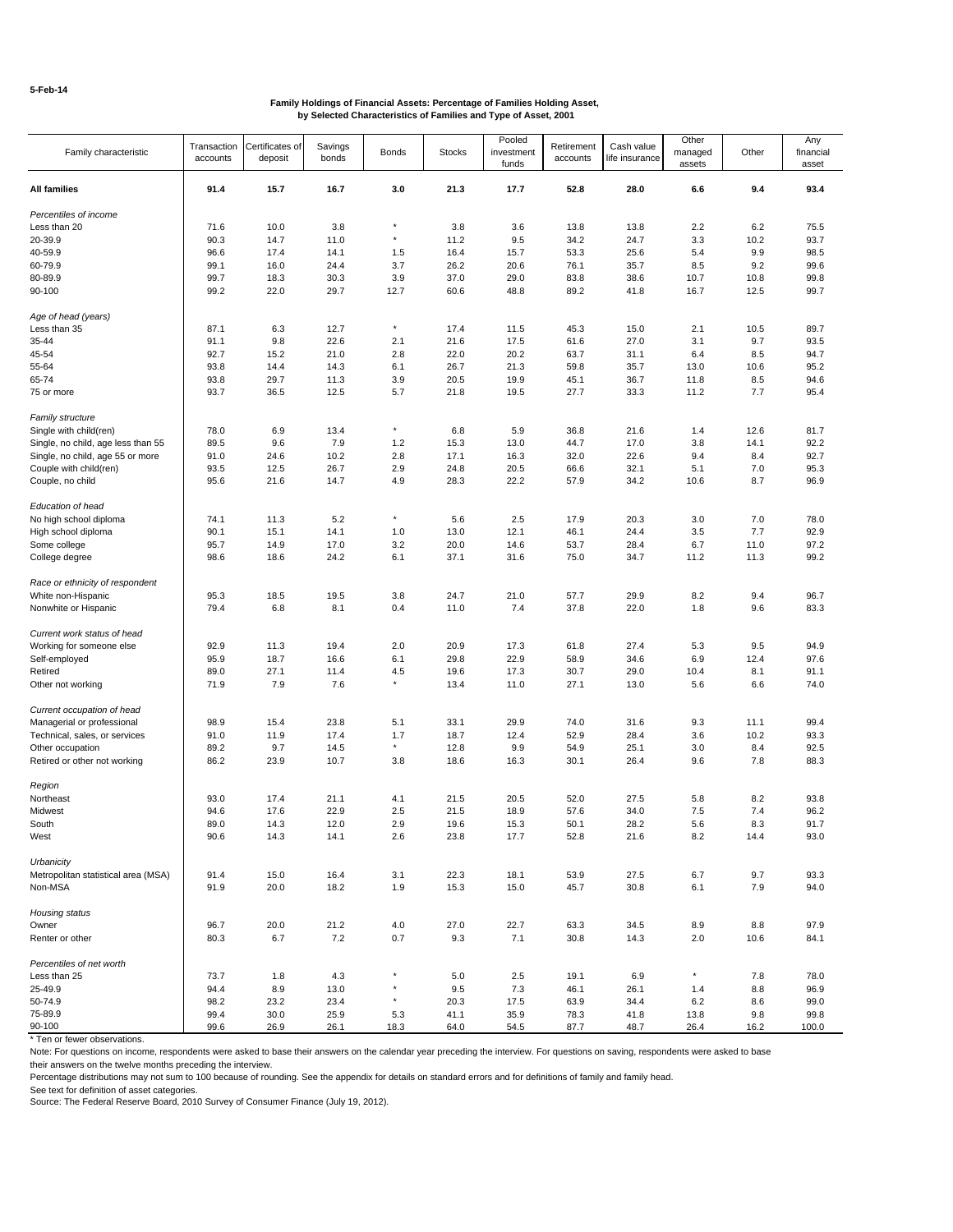| Family characteristic                             | Transaction<br>accounts | Certificates of<br>deposit | Savings<br>bonds | <b>Bonds</b>         | <b>Stocks</b> | Pooled<br>investment<br>funds | Retirement<br>accounts | Cash value<br>life insurance | Other<br>managed<br>assets | Other       | Any<br>financial<br>asset |
|---------------------------------------------------|-------------------------|----------------------------|------------------|----------------------|---------------|-------------------------------|------------------------|------------------------------|----------------------------|-------------|---------------------------|
| All families                                      | 90.6                    | 15.3                       | 19.3             | 3.0                  | 19.2          | 16.5                          | 48.9                   | 29.6                         | 5.9                        | 9.4         | 93.1                      |
| Percentiles of income                             |                         |                            |                  |                      |               |                               |                        |                              |                            |             |                           |
| Less than 20                                      | 68.8                    | 12.1                       | 4.9              | $\star$              | 3.7           | 3.2                           | 9.4                    | 16.6                         | 3.0                        | 8.3         | 75.8                      |
| 20-39.9                                           | 90.3                    | 15.6                       | 12.2             | $^\star$             | 9.7           | 8.7                           | 30.9                   | 22.2                         | 4.5                        | 8.0         | 93.0                      |
| 40-59.9                                           | 95.4                    | 15.4                       | 19.6             | 2.7                  | 17.9          | 13.8                          | 53.6                   | 27.7                         | 4.0                        | 10.5        | 97.3                      |
| 60-79.9                                           | 98.9                    | 15.2                       | 25.8             | 2.9                  | 21.5          | 20.2                          | 69.3                   | 34.7                         | 7.1                        | 9.9         | 99.3                      |
| 80-89.9                                           | 99.6                    | 17.9                       | 35.4             | 3.2                  | 32.7          | 28.8                          | 75.4                   | 44.3                         | 7.2                        | 8.7         | 99.8                      |
| 90-100                                            | 100.0                   | 18.5                       | 32.9             | 10.8                 | 53.6          | 44.3                          | 87.5                   | 49.0                         | 14.9                       | 11.5        | 100.0                     |
| Age of head (years)                               |                         |                            |                  |                      |               |                               |                        |                              |                            |             |                           |
| Less than 35                                      | 84.7                    | 6.2                        | 17.2             | 1.0                  | 13.1          | 12.2                          | 39.8                   | 18.0                         | 1.9                        | 10.1        | 88.8                      |
| 35-44                                             | 90.5                    | 9.4                        | 24.9             | 1.5                  | 18.9          | 16.0                          | 59.7                   | 29.0                         | 3.9                        | 11.8        | 93.3                      |
| 45-54                                             | 94.1                    | 11.8                       | 21.8             | 2.8                  | 22.6          | 23.0                          | 59.3                   | 32.9                         | 6.5                        | 9.1         | 95.3                      |
|                                                   |                         |                            |                  |                      |               |                               |                        |                              |                            |             |                           |
| 55-64                                             | 93.9                    | 18.6                       | 18.1             | 3.5                  | 25.0          | 15.2                          | 58.5                   | 35.8                         | 6.5                        | 8.4         | 95.6                      |
| 65-74                                             | 94.1                    | 29.9                       | 16.1             | 7.2                  | 21.1          | 18.0                          | 46.1                   | 39.1                         | 11.8                       | 7.3         | 95.6                      |
| 75 or more                                        | 90.0                    | 35.9                       | 12.0             | 5.9                  | 18.0          | 15.1                          | 16.7                   | 32.6                         | 11.6                       | 6.4         | 92.1                      |
| Family structure                                  |                         |                            |                  |                      |               |                               |                        |                              |                            |             |                           |
| Single with child(ren)                            | 78.6                    | 9.6                        | 11.7             | $^\star$             | 8.5           | 7.2                           | 33.9                   | 20.9                         | 5.2                        | 8.8         | 83.4                      |
| Single, no child, age less than 55                | 87.6                    | 7.4                        | 10.4             | 1.9                  | 14.3          | 13.3                          | 43.1                   | 14.9                         | 2.7                        | 16.2        | 90.8                      |
| Single, no child, age 55 or more                  | 90.3                    | 29.8                       | 10.4             | 4.7                  | 15.7          | 12.4                          | 28.5                   | 24.9                         | 10.8                       | 7.3         | 92.9                      |
| Couple with child(ren)                            | 92.8                    | 10.1                       | 30.2             | 2.3                  | 22.9          | 18.3                          | 60.5                   | 34.1                         | 4.8                        | 8.0         | 94.9                      |
| Couple, no child                                  | 95.3                    | 21.7                       | 19.4             | 4.3                  | 24.2          | 22.5                          | 55.5                   | 39.5                         | 7.1                        | 8.2         | 96.5                      |
| Education of head                                 |                         |                            |                  |                      |               |                               |                        |                              |                            |             |                           |
| No high school diploma                            | 69.7                    | 11.1                       | 7.4              | $^\star$             | 5.0           | 3.0                           | 20.6                   | 19.4                         | 2.1                        | 7.0         | 76.5                      |
| High school diploma                               | 90.4                    | 16.0                       | 17.9             | 1.1                  | 12.9          | 10.5                          | 42.5                   | 29.7                         | 4.0                        | 7.9         | 93.7                      |
| Some college                                      | 95.3                    | 14.0                       | 19.7             | 2.4                  | 20.6          | 15.6                          | 52.0                   | 28.0                         | 4.9                        | 9.8         | 95.8                      |
| College degree                                    | 98.7                    | 17.4                       | 26.4             | 6.1                  | 31.4          | 29.5                          | 67.5                   | 35.4                         | 10.2                       | 11.7        | 99.1                      |
| Race or ethnicity of respondent                   |                         |                            |                  |                      |               |                               |                        |                              |                            |             |                           |
| White non-Hispanic                                | 95.0                    | 18.0                       | 22.3             | 3.7                  | 22.2          | 18.9                          | 53.8                   | 32.2                         | 7.2                        | 9.7         | 96.5                      |
| Nonwhite or Hispanic                              | 76.2                    | 6.5                        | 9.4              | 0.4                  | 9.1           | 8.3                           | 32.7                   | 20.8                         | 1.6                        | 8.3         | 81.6                      |
| Current work status of head                       |                         |                            |                  |                      |               |                               |                        |                              |                            |             |                           |
| Working for someone else                          | 93.0                    | 11.1                       | 21.8             | 1.9                  | 19.5          | 16.6                          | 59.0                   | 27.5                         | 4.2                        | 9.4         | 95.0                      |
|                                                   |                         |                            |                  |                      |               |                               |                        |                              |                            |             | 96.9                      |
| Self-employed                                     | 95.4                    | 11.7                       | 20.2             | 5.4                  | 26.5          | 24.8                          | 53.7                   | 39.5                         | 8.7                        | 14.2        |                           |
| Retired                                           | 87.4                    | 28.7                       | 14.4             | 5.1<br>$\star$       | 17.2          | 14.8                          | 28.9                   | 32.5                         | 9.9                        | 6.8         | 90.3                      |
| Other not working                                 | 68.9                    | 7.7                        | 11.9             |                      | 8.3           | 4.8                           | 17.2                   | 17.2                         | $^{\star}$                 | 11.0        | 75.1                      |
| Current occupation of head                        |                         |                            |                  |                      |               |                               |                        |                              |                            |             |                           |
| Managerial or professional                        | 98.3                    | 13.7                       | 24.4             | 4.9                  | 29.8          | 28.5                          | 69.5                   | 31.4                         | 8.3                        | 12.1        | 99.0                      |
| Technical, sales, or services                     | 92.8                    | 10.4                       | 19.9             | 1.6                  | 18.7          | 13.3                          | 52.0                   | 29.4                         | 3.6                        | 9.9         | 94.7                      |
| Other occupation                                  | 89.1                    | 9.5                        | 20.2             | $\star$              | 13.5          | 11.6                          | 52.4                   | 27.6                         | 2.8                        | 8.4         | 92.3                      |
| Retired or other not working                      | 84.2                    | 25.1                       | 14.0             | 4.3                  | 15.7          | 13.1                          | 27.0                   | 29.8                         | 8.2                        | 7.5         | 87.7                      |
| Region                                            |                         |                            |                  |                      |               |                               |                        |                              |                            |             |                           |
| Northeast                                         | 93.2                    | 16.0                       | 25.3             | 3.5                  | 22.6          | 20.1                          | 48.6                   | 33.7                         | 5.8                        | 9.8         | 94.6                      |
|                                                   |                         |                            |                  |                      |               |                               |                        |                              |                            |             |                           |
| Midwest                                           | 91.7                    | 18.1                       | 22.0             | 2.1                  | 19.0          | 16.4                          | 53.1                   | 33.6                         | 6.9                        | 7.0         | 94.0                      |
| South<br>West                                     | 87.9<br>91.7            | 14.3<br>13.3               | 16.5<br>15.7     | 2.1<br>4.8           | 16.5<br>20.8  | 13.7<br>17.9                  | 45.9<br>49.7           | 30.3<br>20.2                 | 5.1<br>6.3                 | 9.6<br>11.3 | 91.3<br>93.5              |
|                                                   |                         |                            |                  |                      |               |                               |                        |                              |                            |             |                           |
| Urbanicity<br>Metropolitan statistical area (MSA) | 90.3                    | 14.6                       | 19.7             | 3.2                  | 20.2          | 17.8                          | 49.9                   | 29.5                         | 6.1                        | 9.8         | 92.9                      |
| Non-MSA                                           | 92.5                    | 19.4                       | 17.0             |                      | 13.3          | 8.8                           | 43.2                   | 30.2                         | 4.8                        | 6.7         | 94.2                      |
| Housing status                                    |                         |                            |                  |                      |               |                               |                        |                              |                            |             |                           |
| Owner                                             | 96.4                    | 18.9                       | 23.3             | 3.8                  | 24.9          | 21.0                          | 58.4                   | 36.9                         | 7.7                        | 8.7         | 97.6                      |
| Renter or other                                   | 79.4                    | 8.3                        | 11.5             | 1.3                  | 8.0           | 7.5                           | 30.3                   | 15.2                         | 2.4                        | 10.8        | 84.2                      |
|                                                   |                         |                            |                  |                      |               |                               |                        |                              |                            |             |                           |
| Percentiles of net worth                          |                         |                            |                  |                      |               |                               |                        |                              |                            |             |                           |
| Less than 25                                      | 72.4                    | 3.0                        | 7.0              | $^\star$<br>$^\star$ | 3.2           | 2.1                           | 18.6                   | 10.7                         | $^\star$                   | 7.9         | 78.1                      |
| 25-49.9                                           | 91.7                    | 9.8                        | 16.3             |                      | 9.3           | 8.7                           | 44.2                   | 23.8                         | 2.3                        | 10.0        | 95.1                      |
| 50-74.9                                           | 98.6                    | 19.6                       | 24.0             | 2.2                  | 18.9          | 15.3                          | 56.4                   | 35.6                         | 5.9                        | 8.2         | 99.1                      |
| 75-89.9                                           | 99.8                    | 30.2                       | 27.8             | 3.4                  | 36.4          | 35.5                          | 72.1                   | 45.5                         | 10.2                       | 10.3        | 99.9                      |
| 90-100                                            | 100.0                   | 26.7                       | 33.2             | 16.8                 | 58.7          | 46.3                          | 83.2                   | 52.2                         | 22.1                       | 13.0        | 100.0                     |

\* Ten or fewer observations.

Note: For questions on income, respondents were asked to base their answers on the calendar year preceding the interview. For questions on saving, respondents were asked to base their answers on the twelve months preceding the interview.

Percentage distributions may not sum to 100 because of rounding. See the appendix for details on standard errors and for definitions of family and family head.

See text for definition of asset categories.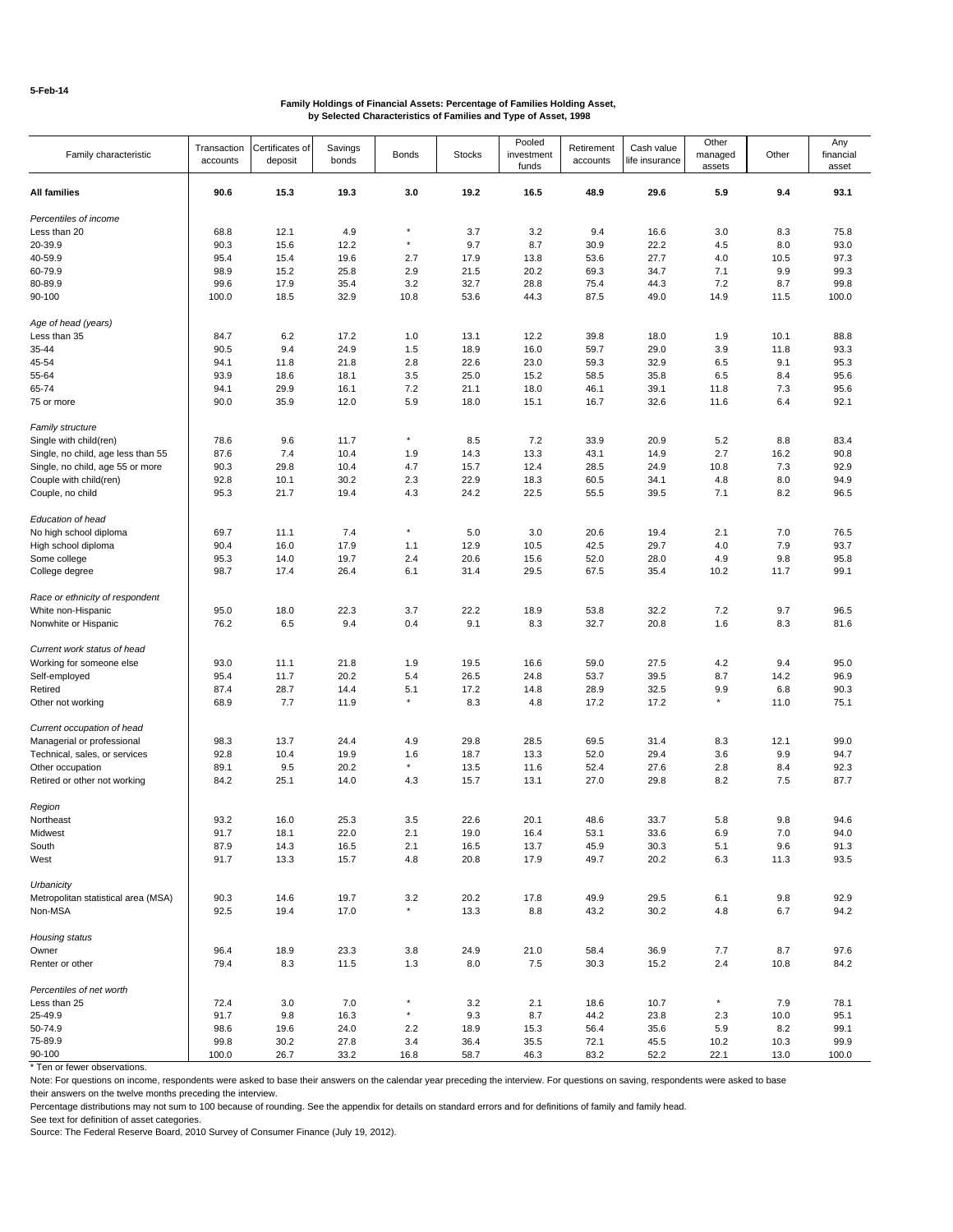| Family characteristic                                        | Transaction<br>accounts | Certificates of<br>deposit | Savings<br>bonds | <b>Bonds</b> | <b>Stocks</b> | Pooled<br>investment | Retirement<br>accounts | Cash value<br>life insurance | Other<br>managed | Other       | Any<br>financial |
|--------------------------------------------------------------|-------------------------|----------------------------|------------------|--------------|---------------|----------------------|------------------------|------------------------------|------------------|-------------|------------------|
|                                                              |                         |                            |                  |              |               | funds                |                        |                              | assets           |             | asset            |
| All families                                                 | 87.4                    | 14.3                       | 22.8             | 3.1          | 15.2          | 12.3                 | 45.3                   | 32.0                         | 3.9              | 11.1        | 91.2             |
| Percentiles of income                                        |                         |                            |                  |              |               |                      |                        |                              |                  |             |                  |
| Less than 20                                                 | 63.2                    | 8.9                        | 5.2              | $\star$      | 2.8           | 1.5                  | 8.8                    | 15.6                         | $^\star$         | 8.5         | 70.1             |
| 20-39.9                                                      | 85.2                    | 16.3                       | 14.4             | $\star$      | 9.4           | 5.2                  | 27.6                   | 26.5                         | 3.7              | 9.0         | 91.2             |
| 40-59.9                                                      | 92.0                    | 13.6                       | 22.1             | 2.3          | 11.7          | 9.8                  | 48.4                   | 29.0                         | 3.9              | 13.5        | 96.8             |
| 60-79.9                                                      | 97.3                    | 14.7                       | 31.5             | 3.5          | 18.0          | 16.0                 | 63.8                   | 40.2                         | 4.5              | 11.4        | 98.2             |
| 80-89.9                                                      | 98.7                    | 17.0                       | 42.2             | 5.0          | 27.7          | 22.0                 | 73.7                   | 46.0                         | 5.8              | 11.5        | 100.0            |
| 90-100                                                       | 99.8                    | 19.3                       | 39.2             | 12.4         | 40.9          | 36.2                 | 82.2                   | 51.2                         | 8.0              | 15.0        | 100.0            |
| Age of head (years)                                          |                         |                            |                  |              |               |                      |                        |                              |                  |             |                  |
| Less than 35                                                 | 80.9                    | 7.2                        | 20.4             | $^\star$     | 10.8          | 8.0                  | 40.9                   | 22.8                         | 1.6              | 13.8        | 87.0             |
| 35-44                                                        | 87.6                    | 8.1                        | 31.0             | 1.7          | 14.6          | 11.2                 | 54.8                   | 29.3                         | 3.5              | 10.9        | 92.3             |
| 45-54                                                        | 89.2                    | 12.5                       | 25.3             | 4.5          | 17.7          | 16.3                 | 57.4                   | 38.4                         | 3.0              | 12.9        | 93.0             |
| 55-64                                                        | 88.8                    | 17.1                       | 20.3             | 3.1          | 15.0          | 16.3                 | 51.0                   | 37.4                         | 7.7              | 9.3         | 91.2             |
| 65-74                                                        | 91.7                    | 24.0                       | 17.0             | 5.7          | 18.6          | 15.0                 | 36.6                   | 37.5                         | 5.9              | 10.0        | 93.0             |
| 75 or more                                                   | 93.2                    | 34.7                       | 15.3             | 7.0          | 19.7          | 10.3                 | 15.9                   | 35.8                         | 5.2              | 5.4         | 94.2             |
|                                                              |                         |                            |                  |              |               |                      |                        |                              |                  |             |                  |
| Family structure                                             |                         | 8.4                        |                  |              | 7.4           |                      |                        | 23.9                         |                  | 11.0        | 77.5             |
| Single with child(ren)<br>Single, no child, age less than 55 | 71.4<br>82.8            |                            | 14.3             | 1.3          |               | 5.6                  | 26.7                   |                              | 3.8              |             |                  |
|                                                              |                         | 7.9                        | 12.1             | 0.9          | 11.1          | 9.0                  | 40.9                   | 20.7                         | 3.4              | 18.2        | 88.8             |
| Single, no child, age 55 or more                             | 88.9                    | 23.3                       | 11.6             | 4.0          | 14.2          | 8.7                  | 21.1                   | 26.2                         | 5.5              | 8.6         | 90.1             |
| Couple with child(ren)                                       | 90.2                    | 9.3                        | 36.2             | 3.0          | 15.5          | 14.1                 | 57.6                   | 36.2                         | 2.4              | 9.4         | 94.5             |
| Couple, no child                                             | 93.3                    | 22.2                       | 22.6             | 4.9          | 21.4          | 17.0                 | 54.3                   | 40.2                         | 5.3              | 10.4        | 95.6             |
| Education of head                                            |                         |                            |                  |              |               |                      |                        |                              |                  |             |                  |
| No high school diploma                                       | 70.0                    | 12.7                       | 8.6              | 1.2          | 4.5           | 3.6                  | 18.7                   | 20.7                         | $^\star$         | 6.2         | 76.0             |
| High school diploma                                          | 85.6                    | 12.2                       | 22.6             | 1.5          | 10.7          | 7.6                  | 41.3                   | 32.0                         | 3.3              | 9.8         | 90.8             |
| Some college                                                 | 90.2                    | 13.0                       | 23.7             | 2.1          | 13.4          | 10.8                 | 47.2                   | 31.4                         | 5.5              | 14.4        | 94.4             |
| College degree                                               | 98.1                    | 18.3                       | 31.0             | 6.5          | 27.5          | 23.4                 | 64.4                   | 39.1                         | 5.5              | 13.4        | 99.0             |
| Race or ethnicity of respondent                              |                         |                            |                  |              |               |                      |                        |                              |                  |             |                  |
| White non-Hispanic                                           | 92.8                    | 16.7                       | 26.2             | 3.8          | 18.2          | 14.8                 | 49.3                   | 34.1                         | 4.8              | 11.7        | 95.1             |
| Nonwhite or Hispanic                                         | 68.7                    | 6.2                        | 10.8             | 0.6          | 5.1           | 3.6                  | 31.6                   | 24.8                         | 1.0              | 9.1         | 78.1             |
|                                                              |                         |                            |                  |              |               |                      |                        |                              |                  |             |                  |
| Current work status of head                                  |                         |                            |                  |              |               |                      |                        |                              |                  |             |                  |
| Working for someone else                                     | 90.0                    | 10.4                       | 26.6             | 2.5          | 15.3          | 12.4                 | 56.1                   | 32.2                         | 3.6              | 11.8        | 94.4             |
| Self-employed                                                | 91.9                    | 18.7                       | 25.8             | 5.3          | 18.7          | 19.0                 | 50.8                   | 41.9                         | 3.1              | 16.8        | 94.6             |
| Retired                                                      | 87.0                    | 23.3                       | 15.2             | 4.2          | 16.6          | 11.5                 | 25.1                   | 32.1                         | 5.3              | 7.1         | 89.1             |
| Other not working                                            | 58.2                    | 7.9                        | 12.8             |              | 3.9           | 4.4                  | 17.9                   | 13.3                         | $^\star$         | 11.7        | 65.4             |
| Current occupation of head                                   |                         |                            |                  |              |               |                      |                        |                              |                  |             |                  |
| Managerial or professional                                   | 97.2                    | 18.6                       | 34.0             | 5.8          | 26.0          | 22.5                 | 70.3                   | 41.2                         | 5.9              | 12.6        | 98.8             |
| Technical, sales, or services                                | 88.1                    | 8.9                        | 21.9             | 2.5          | 13.4          | 10.4                 | 49.3                   | 29.9                         | 3.5              | 13.5        | 92.8             |
| Other occupation                                             | 86.9                    | 8.7                        | 24.9             | 1.1          | 10.0          | 8.9                  | 49.1                   | 31.3                         | 1.6              | 11.7        | 92.6             |
| Retired or other not working                                 | 81.1                    | 20.1                       | 14.7             | 3.4          | 14.0          | 10.0                 | 23.6                   | 28.3                         | 4.8              | 8.0         | 84.3             |
| Region                                                       |                         |                            |                  |              |               |                      |                        |                              |                  |             |                  |
| Northeast                                                    | 89.2                    | 18.0                       | 31.2             | 3.6          | 19.1          | 13.1                 | 50.1                   | 36.3                         | 4.2              | 10.0        | 91.7             |
|                                                              |                         |                            |                  |              |               |                      |                        |                              |                  |             |                  |
| Midwest                                                      | 89.4                    | 16.8                       | 25.7             | 3.4          | 16.2          | 14.1                 | 49.2                   | 37.8                         | $3.9\,$          | 10.4        | 92.3             |
| South<br>West                                                | 83.9<br>89.3            | 12.9<br>10.5               | 19.0<br>17.9     | 2.6<br>2.9   | 13.9<br>12.8  | 10.5<br>12.5         | 42.4<br>41.4           | 30.2<br>24.3                 | 3.6<br>4.1       | 9.8<br>15.3 | 89.1<br>93.2     |
|                                                              |                         |                            |                  |              |               |                      |                        |                              |                  |             |                  |
| Urbanicity<br>Metropolitan statistical area (MSA)            | 87.7                    | 14.1                       | 23.8             | 3.4          | 16.2          | 13.1                 | 47.0                   | 32.0                         | 4.2              | 11.5        | 91.4             |
| Non-MSA                                                      | 85.6                    | 15.5                       | 17.0             | 1.2          | 9.9           | 7.9                  | 35.7                   | 32.0                         | 2.3              | 9.2         | 90.6             |
|                                                              |                         |                            |                  |              |               |                      |                        |                              |                  |             |                  |
| Housing status                                               |                         |                            |                  |              |               |                      |                        |                              |                  |             |                  |
| Owner                                                        | 95.3                    | 17.4                       | 28.3             | 4.3          | 19.2          | 16.0                 | 54.4                   | 38.8                         | 5.0              | 9.5         | 96.7             |
| Renter or other                                              | 72.9                    | 8.7                        | 12.7             | 0.9          | 7.9           | $5.5$                | 28.7                   | 19.4                         | 1.9              | 14.0        | 81.2             |
| Percentiles of net worth                                     |                         |                            |                  |              |               |                      |                        |                              |                  |             |                  |
| Less than 25                                                 | 64.5                    | 1.8                        | 8.3              |              | 2.8           | 1.9                  | 15.1                   | 11.3                         | $^\star$         | 9.1         | 72.2             |
| 25-49.9                                                      | 89.8                    | 8.7                        | 19.9             | $\star$      | 8.7           | 5.2                  | 42.0                   | 27.2                         | 1.9              | 10.4        | 94.9             |
| 50-74.9                                                      | 96.2                    | 17.7                       | 27.6             | 1.4          | 13.6          | 11.4                 | 52.2                   | 38.4                         | 3.4              | 11.6        | 97.9             |
| 75-89.9                                                      | 98.7                    | 27.1                       | 34.6             | 4.9          | 29.2          | 23.5                 | 66.5                   | 47.4                         | 6.3              | 10.8        | 100.0            |
| 90-100                                                       | 99.7                    | 32.3                       | 36.4             | 18.1         | 45.6          | 41.7                 | 80.4                   | 56.1                         | 14.4             | 17.3        | 100.0            |

\* Ten or fewer observations.

Note: For questions on income, respondents were asked to base their answers on the calendar year preceding the interview. For questions on saving, respondents were asked to base their answers on the twelve months preceding the interview.

Percentage distributions may not sum to 100 because of rounding. See the appendix for details on standard errors and for definitions of family and family head.

See text for definition of asset categories.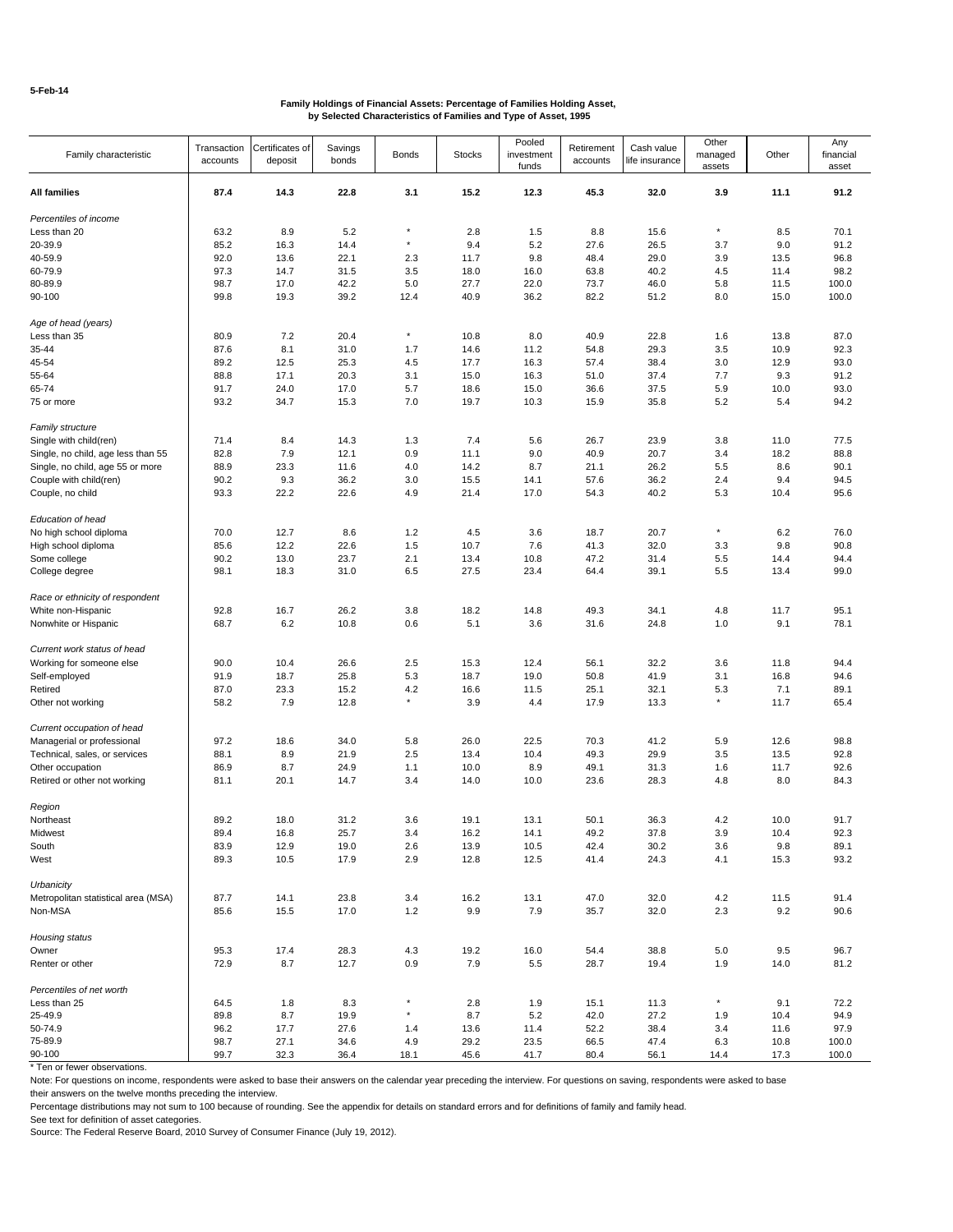| Family characteristic                             | Transaction<br>accounts | Certificates of<br>deposit | Savings<br>bonds | <b>Bonds</b>   | <b>Stocks</b> | Pooled<br>investment<br>funds | Retirement<br>accounts | Cash value<br>life insurance | Other<br>managed<br>assets | Other       | Any<br>financial<br>asset |
|---------------------------------------------------|-------------------------|----------------------------|------------------|----------------|---------------|-------------------------------|------------------------|------------------------------|----------------------------|-------------|---------------------------|
| All families                                      | 86.9                    | 16.7                       | 22.3             | 4.3            | 17.0          | 10.4                          | 40.1                   | 34.9                         | 4.0                        | 10.8        | 90.3                      |
| Percentiles of income                             |                         |                            |                  |                |               |                               |                        |                              |                            |             |                           |
| Less than 20                                      | 62.5                    | 10.8                       | 6.4              | $^\star$       | 4.1           | 2.3                           | 5.8                    | 15.9                         | $^{\star}$                 | 8.6         | 68.5                      |
| 20-39.9                                           | 83.9                    | 16.4                       | 11.5             | 2.1            | 7.9           | 6.1                           | 23.6                   | 25.7                         | 3.0                        | 9.8         | 88.4                      |
| 40-59.9                                           | 91.7                    | 17.1                       | 20.9             | 2.2            | 13.4          | 8.5                           | 38.0                   | 34.8                         | 3.4                        | 10.3        | 95.4                      |
| 60-79.9                                           | 97.6                    | 18.2                       | 33.7             | 4.5            | 21.4          | 12.9                          | 55.9                   | 45.1                         | 4.8                        | 12.0        | 99.5                      |
| 80-89.9                                           | 98.8                    | 20.9                       | 40.9             | 6.0            | 27.5          | 16.2                          | 73.0                   | 50.1                         | 6.9                        | 11.6        | 100.0                     |
| 90-100                                            | 98.7                    | 21.1                       | 37.1             | 17.6           | 48.7          | 28.3                          | 81.5                   | 55.7                         | 9.6                        | 15.2        | 98.8                      |
| Age of head (years)                               |                         |                            |                  |                |               |                               |                        |                              |                            |             |                           |
| Less than 35                                      | 81.3                    | 7.4                        | 22.9             | 1.5            | 10.8          | 5.2                           | 31.9                   | 25.5                         | 1.7                        | 12.6        | 85.8                      |
| 35-44                                             | 86.8                    | 9.0                        | 29.3             | 2.5            | 19.4          | 10.0                          | 50.1                   | 36.0                         | 3.0                        | 11.0        | 91.0                      |
| 45-54                                             | 88.9                    | 15.9                       | 25.2             | 5.6            | 18.7          | 9.4                           | 51.9                   | 38.5                         | 5.5                        | 11.3        | 92.6                      |
|                                                   |                         |                            |                  |                |               |                               |                        |                              |                            |             |                           |
| 55-64                                             | 90.2                    | 20.5                       | 19.4             | 5.0            | 22.0          | 15.9                          | 53.0                   | 42.3                         | 5.1                        | 10.7        | 92.5                      |
| 65-74                                             | 88.9                    | 31.1                       | 13.8             | 7.5            | 16.2          | 14.3                          | 35.0                   | 39.4                         | 5.8                        | 10.1        | 91.2                      |
| 75 or more                                        | 91.8                    | 37.7                       | 14.3             | 8.5            | 19.4          | 14.4                          | 6.3                    | 34.9                         | 5.9                        | 5.9         | 92.1                      |
| Family structure                                  |                         |                            |                  |                |               |                               |                        |                              |                            |             |                           |
| Single with child(ren)                            | 67.7                    | 6.7                        | 17.9             | 1.4            | 8.1           | 4.3                           | 24.3                   | 27.9                         | 1.6                        | 11.2        | 75.8                      |
| Single, no child, age less than 55                | 82.7                    | 8.2                        | 14.1             | 2.1            | 12.1          | 5.4                           | 31.4                   | 21.8                         | 2.4                        | 16.0        | 87.3                      |
| Single, no child, age 55 or more                  | 86.8                    | 29.1                       | 12.2             | 4.6            | 15.3          | 12.6                          | 18.7                   | 27.4                         | 4.3                        | 7.9         | 88.9                      |
| Couple with child(ren)                            | 90.8                    | 13.7                       | 33.2             | 4.0            | 19.9          | 10.3                          | 51.6                   | 41.4                         | 3.6                        | 9.0         | 93.4                      |
| Couple, no child                                  | 93.4                    | 23.3                       | 21.4             | 7.2            | 21.6          | 15.3                          | 51.0                   | 42.7                         | 6.5                        | 11.5        | 95.5                      |
| Education of head                                 |                         |                            |                  |                |               |                               |                        |                              |                            |             |                           |
| No high school diploma                            | 67.6                    | 14.7                       | 8.2              | 1.2            | 4.5           | 2.6                           | 13.8                   | 18.6                         | 1.6                        | 5.9         | 73.7                      |
| High school diploma                               | 85.8                    | 16.8                       | 19.5             | 2.1            | 11.1          | 7.1                           | 35.1                   | 34.7                         | 2.9                        | 10.9        | 89.7                      |
| Some college                                      | 91.7                    | 16.2                       | 26.6             | 4.3            | 19.2          | 11.2                          | 41.7                   | 38.8                         | 4.5                        | 15.4        | 95.0                      |
| College degree                                    | 97.6                    | 18.3                       | 31.5             | 8.2            | 29.4          | 18.1                          | 60.7                   | 43.2                         | 6.3                        | 11.4        | 98.8                      |
| Race or ethnicity of respondent                   |                         |                            |                  |                |               |                               |                        |                              |                            |             |                           |
| White non-Hispanic                                | 93.2                    | 19.8                       | 26.0             | 5.3            | 20.6          | 12.8                          | 45.6                   | 38.6                         | 4.9                        | 11.8        | 95.5                      |
| Nonwhite or Hispanic                              | 67.9                    | 7.2                        | 11.2             | 1.2            | 5.9           | 3.2                           | 23.4                   | 23.5                         | 1.2                        | 8.0         | 74.2                      |
| Current work status of head                       |                         |                            |                  |                |               |                               |                        |                              |                            |             |                           |
| Working for someone else                          | 89.9                    | 11.8                       | 27.7             | 3.3            | 18.3          | 10.3                          | 50.5                   | 36.7                         | 3.9                        | 10.5        | 93.3                      |
|                                                   | 95.8                    | 18.5                       | 23.1             | $7.2\,$        | 25.7          | 14.7                          | 49.5                   | 41.1                         | 2.6                        | 18.9        | 98.1                      |
| Self-employed                                     |                         |                            |                  |                |               |                               |                        |                              |                            |             |                           |
| Retired                                           | 85.6                    | 30.1                       | 14.5             | 6.2<br>$\star$ | 14.5          | 11.5<br>$\star$               | 21.8                   | 34.2                         | 5.7<br>$^\star$            | 7.0         | 88.1                      |
| Other not working                                 | 59.0                    | 4.6                        | 10.0             |                | 4.5           |                               | 16.3                   | 16.3                         |                            | 14.8        | 66.6                      |
| Current occupation of head                        |                         |                            |                  |                |               |                               |                        |                              |                            |             |                           |
| Managerial or professional                        | 98.3                    | 17.4                       | 33.4             | 8.4            | 30.1          | 18.5                          | 64.3                   | 44.0                         | 6.3                        | 13.6        | 99.4                      |
| Technical, sales, or services                     | 89.4                    | 12.3                       | 27.1             | 2.4            | 16.1          | 8.2                           | 45.5                   | 34.9                         | 3.1                        | 11.7        | 93.5                      |
| Other occupation                                  | 84.4                    | 8.6                        | 19.6             | 0.9            | 12.1          | 6.1                           | 40.6                   | 33.1                         | 1.5                        | 10.0        | 88.9                      |
| Retired or other not working                      | 79.3                    | 24.1                       | 13.4             | 4.9            | 12.1          | 9.2                           | 20.5                   | 30.0                         | 4.6                        | 8.9         | 83.0                      |
| Region                                            |                         |                            |                  |                |               |                               |                        |                              |                            |             |                           |
| Northeast                                         | 86.6                    | 17.7                       | 29.6             | 5.1            | 20.6          | 12.4                          | 44.1                   | 34.6                         | 4.3                        | 8.2         | 88.9                      |
|                                                   |                         |                            |                  |                |               |                               |                        |                              |                            |             |                           |
| Midwest                                           | 91.5                    | 19.0                       | 26.9             | 4.0            | 21.2          | 12.0                          | 44.0                   | 43.1                         | 4.5                        | 10.8        | 94.5                      |
| South<br>West                                     | 83.8<br>86.9            | 15.6<br>14.9               | 17.2<br>18.3     | 3.9<br>4.2     | 12.9<br>15.4  | 8.1<br>10.5                   | 35.1<br>39.9           | 32.9<br>28.7                 | 2.9<br>5.1                 | 9.6<br>15.5 | 88.0<br>90.4              |
|                                                   |                         |                            |                  |                |               |                               |                        |                              |                            |             |                           |
| Urbanicity<br>Metropolitan statistical area (MSA) | 87.5                    | 16.0                       | 23.4             | 4.7            | 18.3          | 11.3                          | 42.5                   | 34.7                         | 4.3                        | 11.6        | 90.6                      |
| Non-MSA                                           | 84.3                    | 19.8                       | 17.4             | $2.2\,$        | 11.2          | 6.3                           | 29.4                   | 35.7                         | 2.9                        | 7.4         | 88.9                      |
| Housing status                                    |                         |                            |                  |                |               |                               |                        |                              |                            |             |                           |
| Owner                                             | 94.0                    | 21.6                       | 27.4             | 5.9            | 22.4          | 13.8                          | 49.3                   | 43.2                         | 5.3                        | 9.7         | 95.7                      |
| Renter or other                                   | 74.3                    | 8.1                        | 13.2             | 1.3            | 7.4           | 4.4                           | 23.7                   | 20.2                         | 1.7                        | 12.9        | 80.6                      |
| Percentiles of net worth                          |                         |                            |                  |                |               |                               |                        |                              |                            |             |                           |
|                                                   |                         |                            |                  |                |               |                               |                        |                              | $^\star$                   |             |                           |
| Less than 25                                      | 65.0                    | 1.7                        | 9.1              | $^\star$       | 2.3           | $^\star$                      | 12.5                   | 12.5                         | $^\star$                   | 7.5         | 71.4                      |
| 25-49.9                                           | 87.5                    | 9.5                        | 19.1             |                | 8.4           | 4.3                           | 32.4                   | 32.0                         |                            | 10.4        | 92.0                      |
| 50-74.9                                           | 95.7                    | 22.5                       | 29.1             | 2.1            | 17.2          | 10.2                          | 47.2                   | 40.6                         | 4.4                        | 11.8        | 97.9                      |
| 75-89.9                                           | 99.3                    | 31.6                       | 33.7             | 7.7            | 30.9          | 21.5                          | 64.5                   | 50.2                         | 7.7                        | 11.4        | 99.5                      |
| 90-100                                            | 99.7                    | 35.7                       | 29.1             | 23.8           | 53.5          | 34.2                          | 73.9                   | 60.7                         | 14.1                       | 16.9        | 99.9                      |

\* Ten or fewer observations.

Note: For questions on income, respondents were asked to base their answers on the calendar year preceding the interview. For questions on saving, respondents were asked to base their answers on the twelve months preceding the interview.

Percentage distributions may not sum to 100 because of rounding. See the appendix for details on standard errors and for definitions of family and family head.

See text for definition of asset categories.